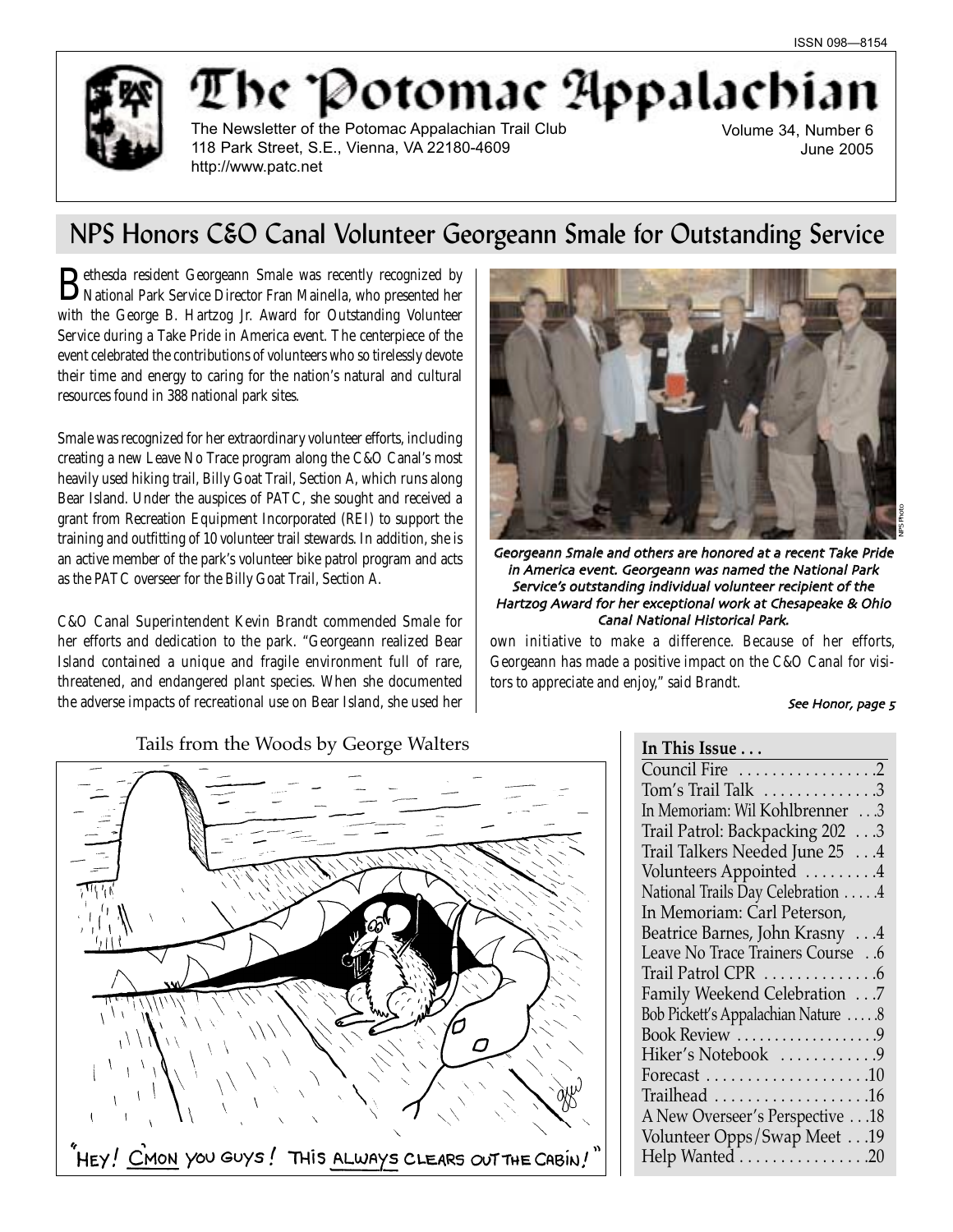# Council Fire

PATC's regularly scheduled Council Meeting was called to order on April 12, 2005, at the Club Headquarters building by President Tom Johnson. Tom announced that Dennis DeSilvey, MD, had been appointed to the long-vacant Medical Committee chair as a non-voting member of Council. Tom also said that Ric Francke was the new Treasurer, replacing Mickey McDermott ,who is moving to Baghdad – thanks, Mickey, and good luck. The Cadillac Crew has opened a three-mile Ovoka Relocation segment, restoring the AT to its historic location. Dedication will take place at formal ceremonies at the June 4 National Trails Day; Congressman Frank Wolf was very involved in getting the money to acquire the land. Tom asked Council members to review the Strategic Plan for their areas of responsibility.

# **Finance**

Treasurer Ric Francke distributed the monthly budget report for March 2005. Council approved signature authority for Ric. An action to authorize transfer of the contributions from the December fund raiser to the endowment was postponed because a written motion was not available.

# **Trails and Land**

Vice President for Operations Bruce Glendening reviewed the status of PATC IT improvements. He is seeking someone to work with Josè Rojas in putting together an overall management plan for the computers, network, and applications on which the club depends.

The trail policy revision introduced by Supervisor of Trails Liles Creighton was approved with an amendment to allow the supervisor of trails to authorize a non-PATC member to be a trail overseer in writing to cover institutional support for segments of the trail. Some segments are overseen by government or industry sponsors who are not PATC members. The chainsaw policy adoption, deferred from February, was deferred again. While there is little dispute over the need for a policy, the availability of training and ambiguity about training standards are the major sticking points.



Pictured above, a typical meeting of the PATC Council.

*Facilities:* Council approved a motion introduced by Supervisor of Facilities Mel Merritt to replenish the Shelters, Cabins, and Cabin Lands Fund by \$75,000.

It also approved \$3,000 from the Shelters, Cabins, and Cabin Lands Fund for replacement of the Bear Fence Hut privy vault because of aging and a high water table. The official cabins reservation policy for volunteers was tabled for further work.

# **Volunteerism**

*Membership*: Supervisor of Membership Georgeann Smale reported that membership increased by 50 in the last month. PATC now has about 6,600 members.

She also discussed the need for a new club brochure to give to prospective members. ❏

*—Alan Day, Secretary*

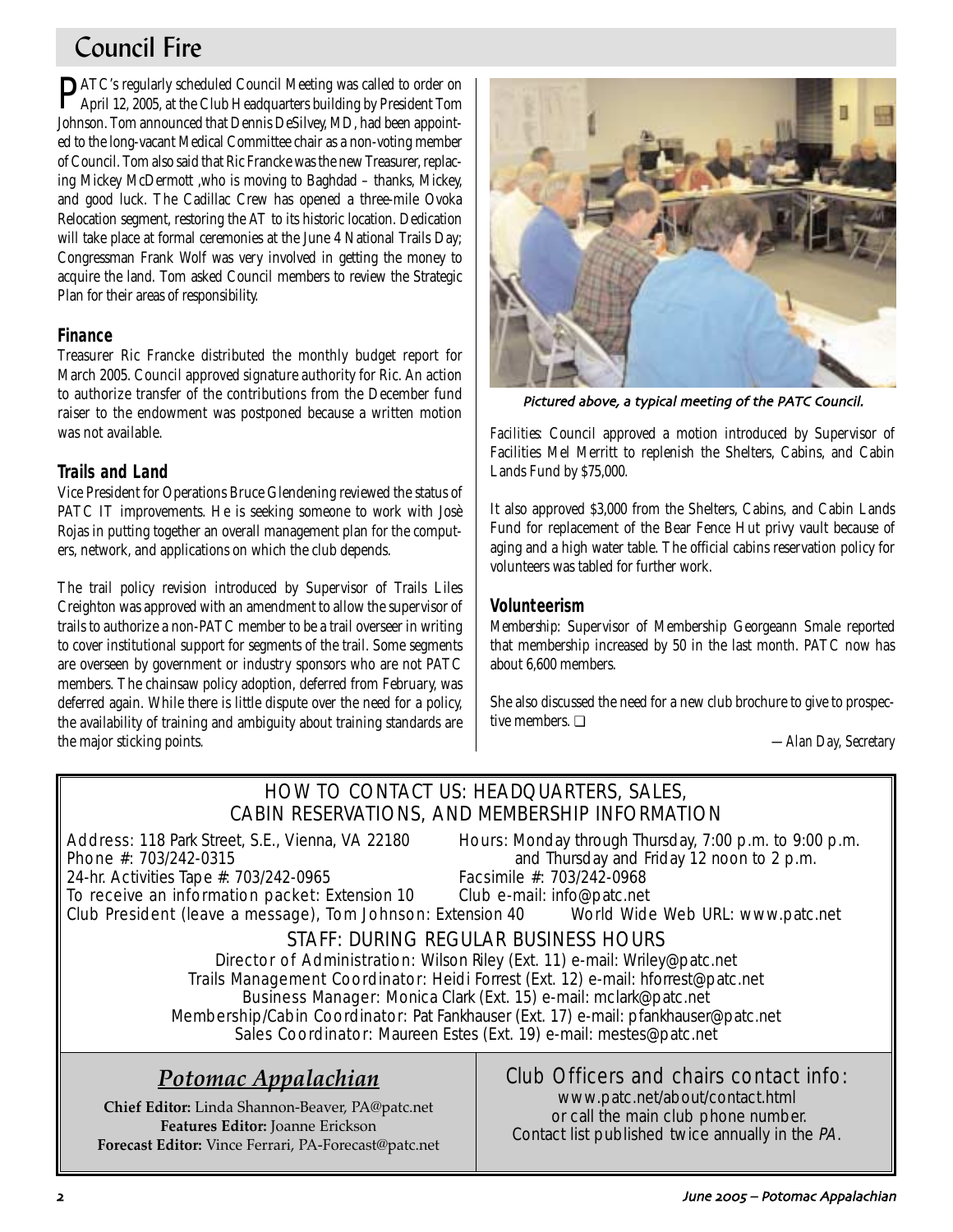# Tom's Trail Talk – Traveling with PATC

 ${\rm A}$ recent *New Yorker* article discussed the perils and triumphs of Tony Wheeler, who created the Lonely Planet guides back in the 1970s. It has grown from a production of somewhat odd instruction manuals for dusty young backpackers to the bestselling guidebooks in the travel industry. Although his clientele is broader now (Lonely Planet guides are carried unashamedly by better heeled travelers), they have never entirely lost their appeal to the adventurous sort.

Which brings us to the PATC sort of travel. Travel is in our blood. The first PATC excursion was in 1929, when club members traveled to Peaks of Otter in southern Virginia for a camping and hiking trip. The club was then only two years old. In 1930 the club, led by Myron Avery, went to the Smoky Mountains for a longer trip. In 1935 a group, again led by Avery, went to Maine to start the Maine Appalachian Trail Club. (Yes, the first MATC president was Avery.) We have never stopped traveling.

These "excursions," as they have always been known, have not necessarily been inside the United States. In the 1980s PATC combined travel with work in Costa Rica, where a crew built a trail in Manuel Antonio National Park. In the past 12 years alone PATC has run five trips to Costa Rica, three to Japan, two to Ireland, and one each to Italy, England, and Chile. We have run several Stateside trips, and later this year David Appel is guiding a llama trip to the Wind River Range in Wyoming.

It must be said, though, that our standard of travel conforms more to Lonely Planet than to Fodor's. PATC travelers are readily identifiable by their backpacks, hiking boots, and Nalgene bottles. Sometimes we find ourselves in five-star hotels, but not usually. A sleeping bag rolled out onto a bunk is sometimes the fate of a club traveler. When you travel with us, you have to be ready for anything.

Paul Thoreau, the noted travel writer, once drew a distinction between tourists and travelers. Tourists are herded about from busses to museums and back to busses. They are carefully minded by attentive guides, are often coddled in luxury accommodations, and sometimes get confused between Belgium and France. Travelers, on the other hand, are on their own, guiding themselves, sitting in the backs of hot dirty busses talking with local residents, having a beer in a wayside pub just to pass the time. They often walk from place to place, since that is the best way to get close to the land and people.

PATC trips slip into the cracks between tourism and travel - hopefully squeezing the best from both. Fellow club members set up our trips and guide us through the experience. We do occasionally ride in busses, planes, and even the 12-passenger van, a staple of travel in underdeveloped countries. (Anyone who has been to Costa Rica can tell you about those vans.)

Your mental set is the most important thing on a trip. Be ready for anything. Accept life as it accosts you. Make the best of what you have. And no whining. ❏

*—Tom Johnson*



It is with great sadness that I report the passing of my father, Wil Kohlbrenner, on Tuesday, April 26, 2005. Known to many forest dwellers, both human and otherwise, as a tireless maintainer of trails, Wil spent the first 55 years of his life in New England as a computer programmer. He developed a love of trails throughout the Shenandoah Valley when he moved to Virginia to be near his family in the early '90s.

Working first with PATC and eventually with the Forest Service, he led many a trail crew to maintain and improve the forest infrastructure. His dedication and expertise will be missed. I believe he would appreciate your continued support of PATC and its mission. ❏



# **Potomac Appalachian Trail Club - Trail Patrol presents Backpacking 202 Planning & Leading Group Trips**

Take your backpacking to the next level by developing the special skills needed to plan and lead group trips. Class members will plan and direct most of the preparations for an overnight backpacking trip, facilitated by experienced instructors. Covers leadership, equipment selection and use, route planning, food planning, improving safety and comfort, managing the unexpected, and Leave No Trace principles. Class pre-trip meetings will be scheduled with the participation of registered students, as part of the trip planning process. Limited to 25 students. Participants must be 18 or older and have completed Backpacking 101 or have equivalent backpacking experience.

Registration deadline - June 15, 2005

Overnight Backpacking Trip - July 16-17, 2005.

Fee (\$20 non-refundable): \$40.00 for PATC Members; \$55.00 for non-members.

Pre-registration is required. For more information contact Backpacking Committee Chair, John Bridges: 703/726-0188, TPBackpack@patc.net or go to www.patc.net/volunteer/trailpatrol

Potomac Appalachian – June &(( ,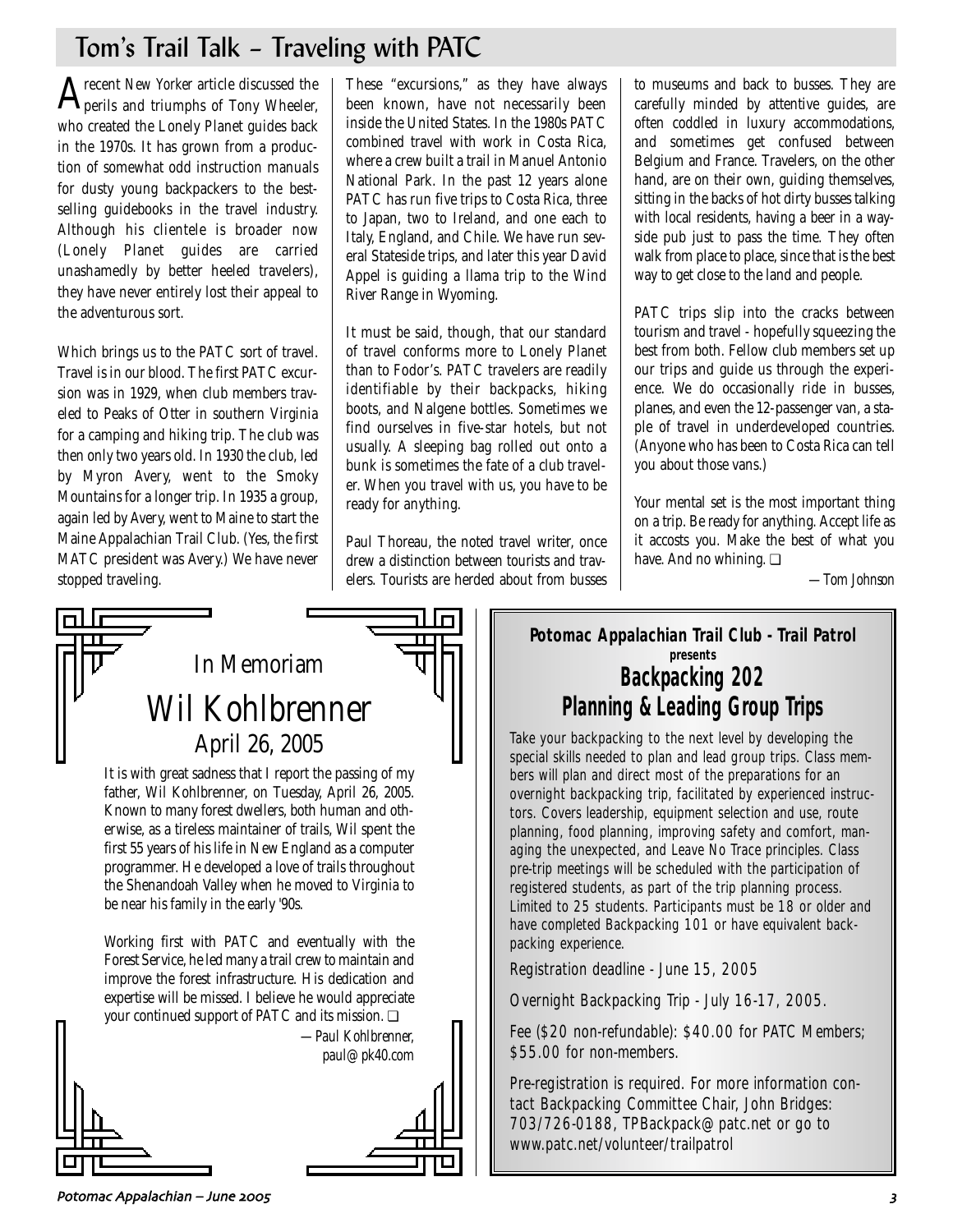# Trail Talkers Needed for June 25 Barge Bash

Share your joy of hiking and spread the word about PATC. As a Trail Talker, we ask you to share PATC's mission with visitors at the festival. Let people know about the important role PATC plays preserving hiking trails, especially the Tuscarora Trail, which goes right through the town, and trail lands, as well as our maps, guide books, rental cabins, etc. This is a good opportunity to bring awareness to the Tuscarora Trail and possibly recruit some trail overseers as well as hikers.

At the Barge Bash, starting at 9:00 a.m. in Hancock, Md., there will be several vendors and tables set up. Barges will be on display at 10:00 a.m., and the Barge Bash will begin at 1:00 p.m. Visit www.hancockmd.com/ for more information on this event.

PATC will greatly appreciate your assistance and support in spreading the word about our organization. Through you, we will be able to extend our outreach and membership efforts.

Or come out for the day and visit our booth while enjoying the festivities.

To volunteer or for more information, contact Jane Thompson, PATC supervisor of information, education, and activities, (jayteehike@yahoo.com) 301/349-2496. ❏

# In Memoriam

# **Carl L. Peterson Jr. PATC Member 1975 to 1983**

Word was received from his son, Carl Peterson III, about his father's passing on Nov. 14, 2004 at age 82. Carl had retired in 1974 after a 30 year career in the military. During his eight years in PATC, he gave over 5,000 hours to volunteer work. Carl and his son maintained a 12-mile section of the AT from Blackrock Gap across Loft Mountain to Ivy Creek Overlook. They were proud of their section and always thought it was the most beautiful of the entire trail. Carl became assistant supervisor of trails 1978-1983 for the whole southern section of Shenandoah Park. He led numerous work trips to the Park and reopened many side trails when volunteers could not be found. He also negotiated an agreement with the National Park Service to reopen three "huts" (Blackrock, Bearfence, and Gravel Springs) in 1979. In 1983 his hiking buddy son moved away, and Carl reluctantly resigned from PATC to devote time to travel and gardening, but his memories of the AT and volunteer work for PATC always remained. ❏

> *—Letter from Carl L. "Pete" Peterson III, Park Ranger at Crater Lake National Park, Oregon*



# Trail Patrol Celebrates National Trails Day Saturday, June 4, from 9:00 a.m. to 4:00 p.m.

Shenandoah National Park

Trail Patrol, in partnership with Shenandoah National Park, is sponsoring a day celebrating opportunities to experience our natural world. Join us for guided hikes, displays, and information on how you can improve your hiking skills while minimizing your impact on the environment. Events will occur throughout the day at Byrd Visitor Center and Dickey Ridge Visitor Center. The event is free and open to the public (normal park entrance fees apply).

# **Displays**

Day hiking & backpacking techniques, Leave No Trace outdoor ethics, Trail maintenance

### **Hikes**

Family hikes with children, Shorter hikes for all ages, Longer hikes for skilled hikers, Natural history hikes

For More Information: visit www.patc.net/activities/ or e-mail trailpatrol@patc.net

## **Beatrice Barnes Member Jan. 1964 – April 13, 2005**

Bea Barnes was an avid participant in PATC programs and activities in the 1960s and 1970s, but her major contribution to the trail has never been acknowledged. She was one of the many women members of PATC whose contributions of free evenings and weekends to paperwork of both PATC and ATC kept both organizations active and always growing in the half century before either organization hired paid office staff. ❏

*—Paula Strain*

# **John F. Krasny Member 1946 – April 8, 2005**

John was a trail overseer of Little Devil Stairs/Pole-Bridge Link until 1957, and later became overseer of Old Rag Trail and Ridge Trail for five years. He often led hikes there for the club, and he led other excursions to Maine for about three years. John emigrated to the U.S. from Vienna, Austria in 1938 and entered the U.S. Army in 1941 and trained in intelligence; he was awarded a Bronze Star by the Army. After the war he worked for the National Bureau of Standards and later Gillette Research Institute. John was active also in the Wanderbirds Hiking Club. ❏

*—Carol Niedzialek*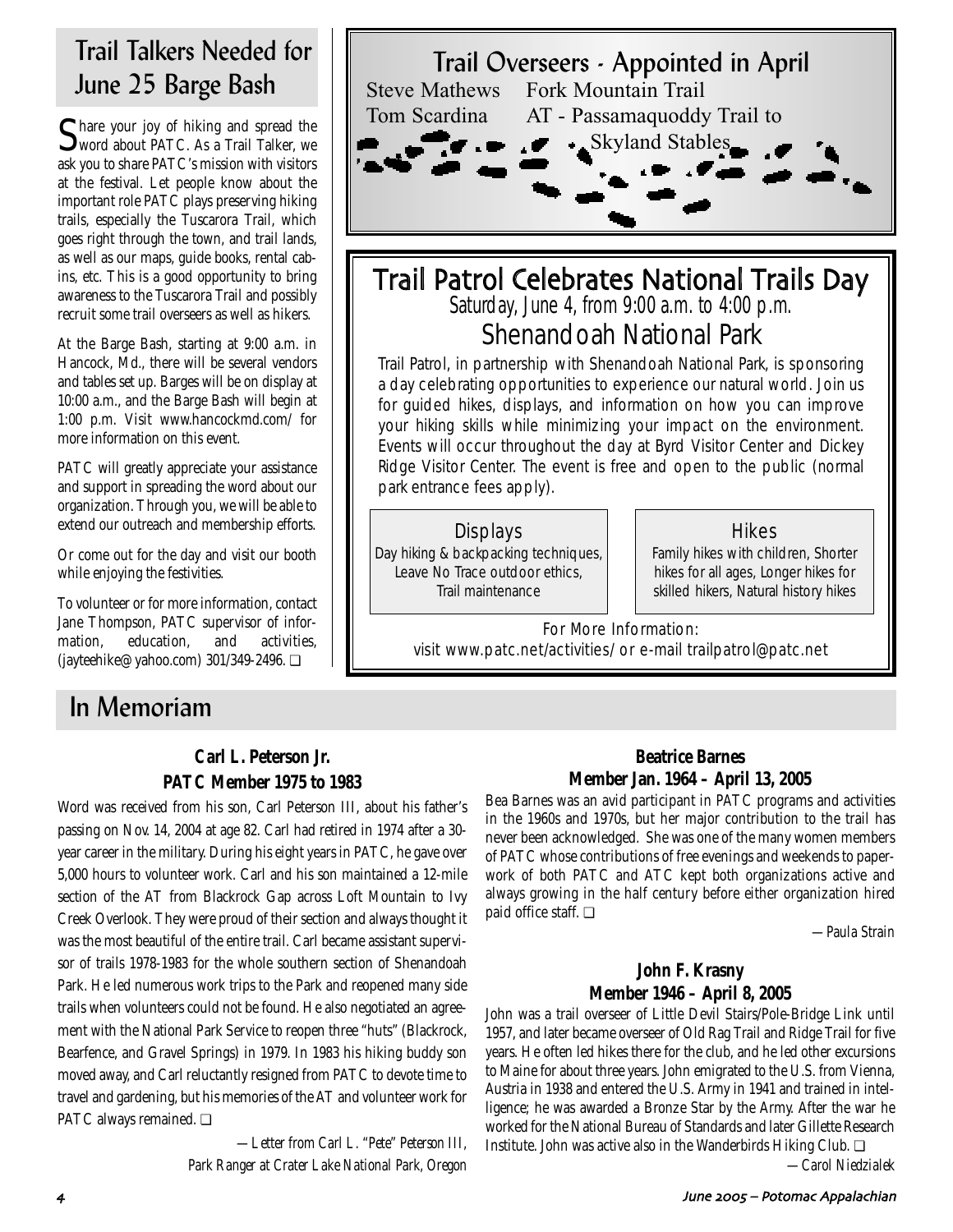"The National Park Service is proud of the many exceptional volunteers who provide outstanding service to our national parks. These special people give freely of their valuable time for the benefit of all who enjoy our parks," said Director Mainella. "I am dedicated to strengthening our volunteer program and recognizing the efforts of these amazing individuals and groups."

### **Volunteer Programs Expanding**

The George B. Hartzog, Jr. Awards for Outstanding Volunteer Service were established in 2002 to recognize the commitment of the service's most outstanding volunteers. During his nine years as director of the NPS (1964-1972), George Hartzog created the Volunteers-In-Parks (VIP) Program, which was born of the need for more qualified personnel at a time when national parks were becoming increasingly popular. The program has expanded through the years. In 2004, 140,000 volunteers contributed 5 million volunteer hours to the National Park Service at an estimated value of \$85.9 million. The National Accessibility Achievement Award Program was initiated in the fall of 1998. The purpose of the program is to recognize outstanding accomplishments that result in greater opportunities for visitors with disabilities to enjoy national parks.

### **Volunteers Commended**

Georgeann Smale is this year's outstanding individual volunteer recipient of the Hartzog Award for her exceptional work at Chesapeake & Ohio Canal National Historical Park. On her own initiative, Georgeann created a new volunteer program, the Billy Goat Trail Stewards, along the park's most heavily used hiking trail, Billy Goat Trail, Section A. Georgeann sought and received a grant from REI to support the training and outfitting of the 10 volunteer trail stewards. Georgeann oversaw the volunteers, coordinated activities, and completed an annual report of the program's achievements. Because of Georgeann's efforts, the reduction of impacts is evident and the trail has begun to recover.

The Hartzog Award for outstanding volunteer service by a group was awarded to the Fort McHenry Guard Living History Unit. At Fort McHenry National Monument, the volunteer Fort McHenry Guard has played a leading role in providing 1,300 inner city school children with a curriculum-based education program. They were instrumental in organizing and hosting a three-day event to restore "Defenders Day," an event that attracted over 17,000 visitors. These VIPs also assisted with a new exhibit "The Guns that Won the Battle." Their in-kind donation of service enabled the park to compete for \$13,000 in matching funds from the Chesapeake Bay Gateways Network. The guard also developed a partnership with the city of Baltimore government and the History Channel to bring the park's message to over 3 million viewers through the filming of "First Invasion," a story about the fort and the War of 1812.

Homestead National Monument of America was chosen to receive the Hartzog Award for outstanding park VIP program. Homestead's VIPs, ranging in age from seven to 95, are integral in all aspects of park operations. Volunteers include long- and short-term VIPs, drop-ins, Boy and Girl Scouts, and students. The number of volunteers and hours has increased over the last fiscal year due to the dedication of the Volunteer Program manager, staff, and VIPs. The park has a wide selection of volunteer opportunities to fit every interest, ability, and age group. The Volunteer Senior Ranger Corps has grown over the last year to include additional projects such as water quality monitoring, taking oral histo-

# Potomac Appalachian – June &((

Honor, from page 1 First researching famous homesteaders, and conducting the Reading Ranger program, which was honored as a National Point of Light.

> The National Park Service, an Interior Department agency, manages the National Park System, which comprises 388 areas covering more than 84 million acres, for the enjoyment, education, and inspiration of this and future generations. Through a variety of the programs, the NPS (www.nps.gov) cooperates with partners to extend the benefits of natural and cultural resources, conservation, and outdoor recreation throughout this country and the world.

> "Part of the president's USA Freedom Corps, Take Pride in America encourages all Americans to volunteer in an effort to improve the public lands we all share, " said Marti Allbright, executive director, Take Pride in America. "Those honored today prove that volunteerism is alive and well, and that no matter your age, interest, or ability, there are always opportunities to lend a hand."

> Take Pride in America is a national partnership that aims to seek, support, and recognize volunteers who work to improve our public parks, forests, grasslands, reservoirs, and wildlife refuges, as well as our cultural and historic sites, local playgrounds, and other recreation areas. With 100 Charter Partners, Take Pride involves federal, state and local governments, conservation, youth and recreation groups, and top national corporations and organizations. Together, we protect and enhance the special legacy all Americans share — our public lands that cover one in every three acres across the nation. For more information, visit: www.TakePride.gov. ❏

*—Story from the National Park Service Office of Communications and the National Park Service Digest, www.npsdigest.gov*

# **Big Changes for Trail Patrol on the PATC Web site**

Trail Patrol has been busy updating and expanding its corner of the PATC Web site to better serve PATC members and the public. The site has information on hiking gear and safety, backpacking, protecting the backcountry by practicing Leave No Trace techniques, and on joining Trail Patrol so you can help us to educate others on safe and responsible enjoyment of the outdoors.

Check us out at www.patc.net/volunteer/trailpatrol

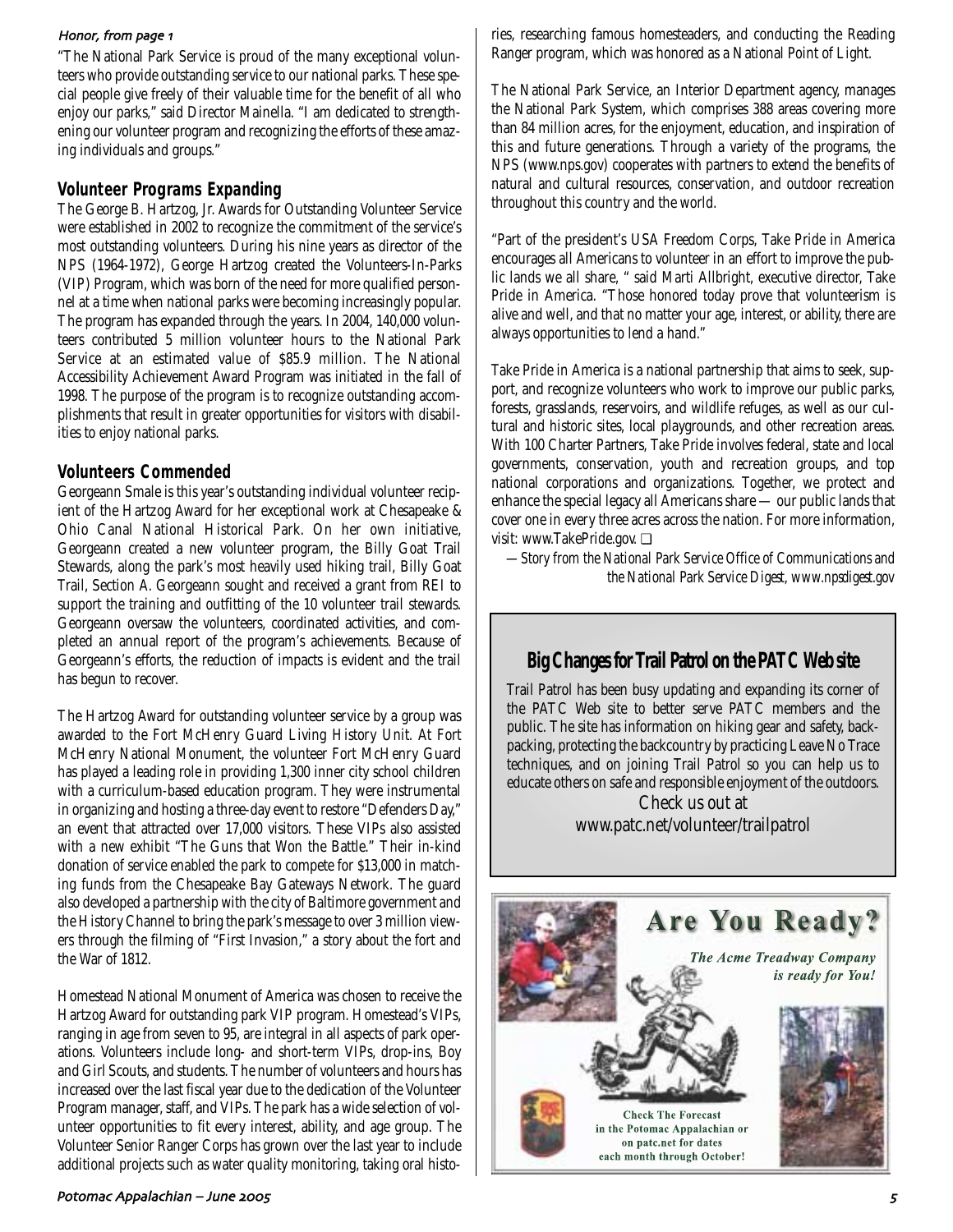# **Incident on the AT – All Dogs Must Be Leashed**

**W**e have received a report of a woman letting her dog or two dogs run loose on the AT near Sky Meadows. Federal and State park regulations require that dogs be on a leash. Two reports were received, one from a hiker and one from Sky Meadows Park. The reports indicate the woman or women were told that dogs were required to be on a leash, and the woman reportedly said it was OK, that she was an overseer. There is a possibility that this person was not, in fact, a PATC overseer. However, so we all know and follow the rules, NO OVERSEER IS EXEMPT FROM ANY FEDERAL OR STATE PARK REGULA-TION. Please recognize part of an overseer's job is to set an example for others to follow and to merit, win, and keep the trust of our trail partners. ❏

*—Liles Creighton, Supervisor of Trails*

# Potomac Appalachian Trail Club Trail Patrol Presents **Leave No Trace Trainers Course** July 18

This combination indoor classroom and outdoor field course is designed to enhance your understanding of Leave No Trace practices and ethics and to develop your confidence in teaching others about Leave No Trace. Through activities, field/classroom experience, and both formal and informal discussions, you will be challenged to develop your LNT skills and ethics. This is a fun class where all have a part in demonstrating the choices that can be made to minimize our impact on the land and our resources. It is hoped that graduates of this class will be willing to make LNT presentations to community groups when and if their schedules permit.

**Classroom:** Mon., July 18 - 7:30 p.m., PATC Headquarters, Vienna, Va.

**Weekend Field Program:** Sat. - Sun., July 23 & 24, SNP

**Cost:** \$35.00 for PATC Members, \$50.00 for Non-Members (Join PATC at the time of registration and get the member price!)

**Registration:** Registration forms are available on-line through the Trail Patrol/LNT page of the PATC Web site at www.patc.net or call Mark Holland at 540/636-3639 (mornings only). Send payment with registration form to: PATC, LNT Trainers Course, 118 Park Street, SE, Vienna, VA 22180-4609. Please include your e-mail address on the check.

**Information:** Mark Holland (TPLNT@patc.net) 540/636-3639 (mornings only).  $\Box$ 

# **Trail Patrol and Emergency Response Training** presents CPR and On The Trail First Aid Class July 9-10 at the PATC Headquarters.

This two-day course covers Adult, Child, and Infant CPR and First Aid. The students will learn basic first aid skills with hands-on time. Books and certificates are provided. The afternoon portion of the class is designed with wilderness situations in mind. Time will be spent going over items in your first aid kits and packs. The students will learn how to do basic splinting and bleeding control with supplies from their packs.

# **Cost of the class is \$90 for Trail Patrol Members and \$110 for Non-Trail Patrol**

**Pre-Registration is required. Download registration form at www.patc.net/volunteer/trailpatrol.com or contact Saleena DeVore (tp1staid@patc.net) 540/972-8394**

# National Trails Day 2005

# **Beyond the Trailhead Saturday, June** 4

**Come join Trail Patrol in Shenandoah National Park for a celebration of National Trails Day.**

Trail Patrol and SNP are partnering to provide hiking and educational experiences to park visitors to promote awareness of our natural world beyond the trailhead. We will have educational information about hiking and Leave No Trace ethics at Dickey Ridge and Harry F. Byrd Visitor Centers. Trail Patrol will be offering guided hikes in the Central and North Districts of SNP. Hikers will need to meet at the registration tables at Dickey Ridge and Harry F. Byrd Visitor Centers 15 minutes before the hike time to sign in. Please be sure to bring water, food, clothing, and footwear as appropriate for the hike.

### **Hikes leaving Harry F. Byrd Visitor Center:**

| Family/Easy | The Forest Nature Trail Story |                 | 1.8 mi. $9:30, 11:00, 1:00$ |
|-------------|-------------------------------|-----------------|-----------------------------|
| Easy        | Taste of the AT               | $2 \text{ mi.}$ | 9:45, 11:15                 |
| Moderate    | Lewis Falls Trail             | $2.5 - 3$ mi.   | 9:30, 1:00                  |
| Moderate    | Dark Hollow Falls Trail       | 1.4 mi.         | 10:30, 12:45                |
| Moderate    | <b>Blackrock AT Loop</b>      | 5 mi.           | 10:00                       |
| Mod/Nature  | Booten Gap-Cat Knob           | 4.5 mi.         | 10:00                       |
| Advanced    | Rose River Loop Trail         | 6 mi.           | 9:45                        |
|             |                               |                 |                             |

### **Hikes leaving Dickey Ridge Visitors Center:**

| Family/Easy | Fox Hollow Trail |       | 1 mi. 9:30, 11:00, 1:00  |
|-------------|------------------|-------|--------------------------|
| Easy        | Taste of the AT  |       | 2 mi. 10:00, 11:30, 1:00 |
| Mod/History | Snead Farm Loop  | 3 mi. | 9:30, 1:00               |
| Moderate    | Dickey Hill      | 3 mi. | 10:00, 1:00              |

Pre-registration is encouraged but you may also register on June 4 at both Dickey Ridge and Harry F. Byrd Visitor Centers. To pre-register, send an e-mail to TrailPatrol@patc.net by June 2. Please include your name and which hike you wish to join. For further information, please go to www.patc.net/volunteer/trailpatrol/Outreach/ntdinfo.htm ❏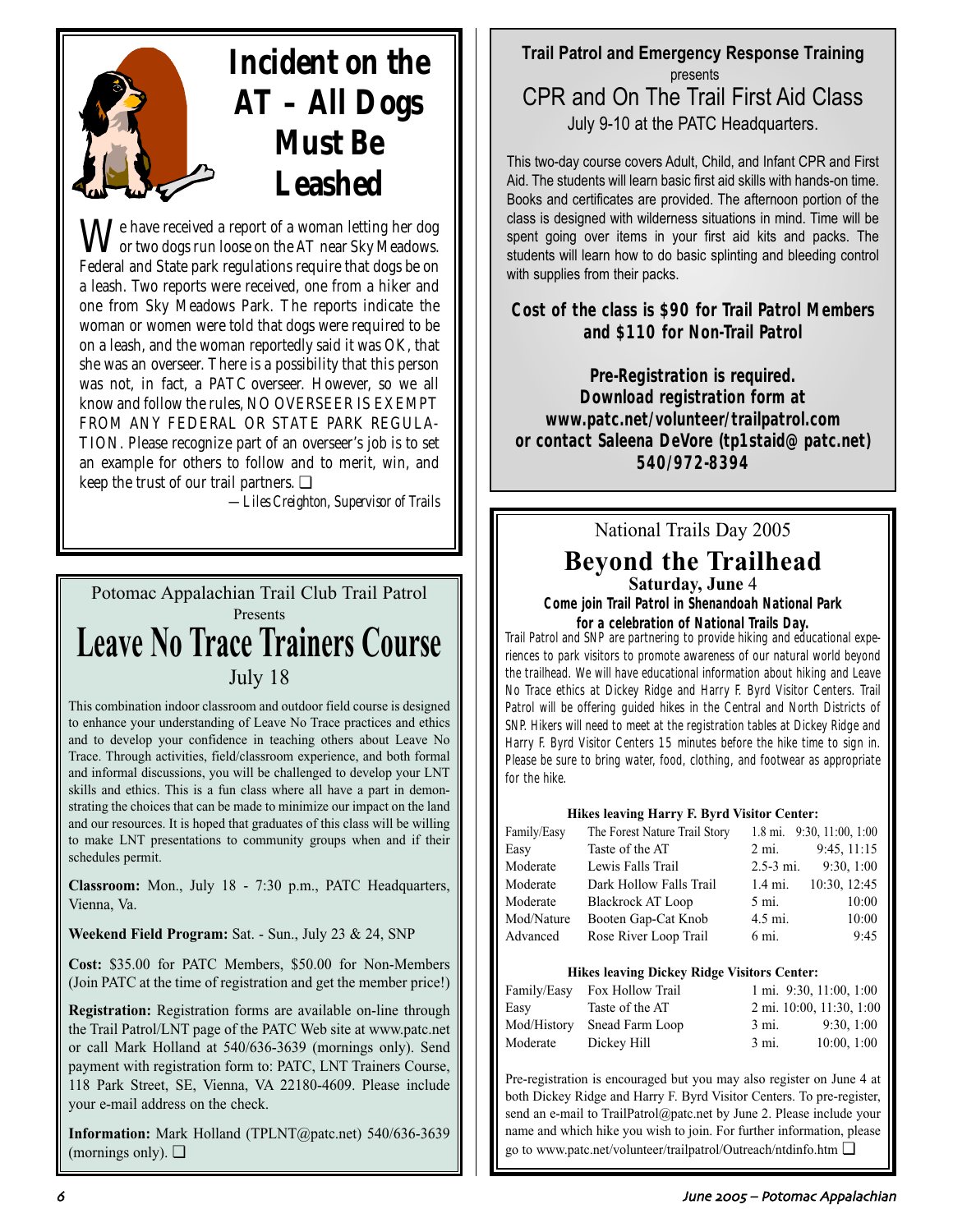# Family Weekend Celebration a Smashing Success

After a 10-year hiatus, the PATC Family Weekend tradition roared back to life April 15-17 at Blackburn Trail Center. Not to be confused with the venerable family-oriented Pig Roast, this weekend was designed to introduce member and non-member families to a few of the outdoor recreational possibilities offered through PATC. Over 80 participants, from toddlers to grandparents, enjoyed a weekend of brilliant weather, exciting and educational activities, good food, and the special camaraderie of working together towards a common goal. Caretakers Bill Parlett and Sarah Clemmit, ATC members and parents of daughter Kai, were active participants as well. Hikes, demonstrations, crafts and games were scheduled from Saturday morning through lunch on Sunday, with a bonfire and night hike planned for Saturday night. Some families bedded down inside but many pitched tents and were treated to a bright half moon and amazingly silent night: too early for rustling leaves, no nearby babbling brooks — some found it hard to believe they were truly "in the woods!"

Jane Thompson headed a team of dedicated planners: Jennifer Chambers and Beth Lipford on activities; and Anne Regan, Lauren Lang, and Nan Leininger on food planning, purchasing, and preparation. They, with spouses and/or offspring in tow, gathered on Friday to set up, unpack the small grocery store (!) in Anne's van, start cooking, and finalize plans. An added bonus was the mid-afternoon arrival of a southbound thru-hiker, who was invited to join our table at dinner. Later hikers were greeted and feted by Bill, as were more hikers on Saturday. It was a good reminder of the purpose for cabins and shelters along the AT and



Making nature T-shirts was a favorite activity for children



Kids got a kick out of demonstrations by Shenandoah Mountain Rescue Group

other trails maintained by PATC. President Tom Johnson joined us early on Saturday and was an able and consistent volunteer in the kitchen (which was filled with busy volunteers almost constantly from 6:00 a.m. to 9:00 p.m., with Nan directing traffic).

Although the stage was set early Saturday, the vast majority of folks scrambled up the hill throughout the morning, most managing to be there in time for lunch! Therefore, certain popular activities such as creating "nature" Tshirts (NOTE: No actual reptiles, living or dead, were used or harmed in the process!) were repeated. Other "crafty" activities included creating pictures from colored rice, making a mosaic of "your favorite snake" from beans, and fashioning a sun dial from paper. Stations for on-going activities such as coloring, and especially the playdough table, were rarely empty. The organizers displayed a considerable degree of creativity in developing the weekend's games and contests, such as Anne's homemade Nature Bingo. Even food played a role beyond the obvious need for nourishment. Saturday dinner's dessert challenged families to work together to create structures from cookies, candies, icing, and other edibles. We definitely have some budding architects in our midst!

Some of the activities were indeed "active," notably Jennifer's relay race that taught how and why animals camouflage themselves. This was enjoyed by parents as well as even the tiniest kids. Peter Penington, Steve Weiss, and other members of the Shenandoah Mountain Rescue Group gave age-appropriate demonstrations; predictably, the kids loved seeing the "litter" for carrying out injured hikers. Similarly, Roger Guyett provided a hands-on explanation of orienteering and map skills, essential knowledge for the Trail Patrol. Fellow TP member Murray Moskowitz accompanied some of the hikes. A video "Lost but Found - Safe and Sound" was shown on the porch of Blackburn to prepare children to cope successfully if they should ever get lost. Happily, no one was lost on any of the hikes, each of which focused on an educational theme: Beth Lipford led a search for signs of animal (mammal, bird, insect) life in the forest, Bob Pickett took the older kids on one of his comprehensive nature walks, Cora Ingrim led the night hikes, and Jennifer Chambers took preschoolers out to study trees. Quite a few adults joined the hikers. On a mellower note, Wayne Leininger brought along his guitar. In addition to playing at the campfire Saturday night, he entertained the kitchen crew during dinner preparations.

Photos by Peter Pennington

Folks cleared out fairly rapidly after Sunday lunch clean-up, leaving the same core of planners who had arrived early. And, naturally, they immediately started planning for next year's Family Weekend! Anne has bravely offered to take the lead in coordinating that mega-event. We are hoping to finalize the date and place soon, so that everyone can plan accordingly. Many people expressed disappointment that they could not attend - and judging by the comments and written surveys, they did miss a super weekend!

Meanwhile, it is hoped that a group will form to produce smaller, day or overnight events for different age groups in various parts of the rather large geographic area covered by PATC. Jane would love to see something "family" happening about once every other month. If you are interested in helping on a long-term basis or just once, please contact her at (jayteehike@yahoo.com) or 301/349-2496. ❏

*—Nan Leininger, Contributors: Jane Thompson, Anne Regan, Lauren Lang, and Jennifer Chambers*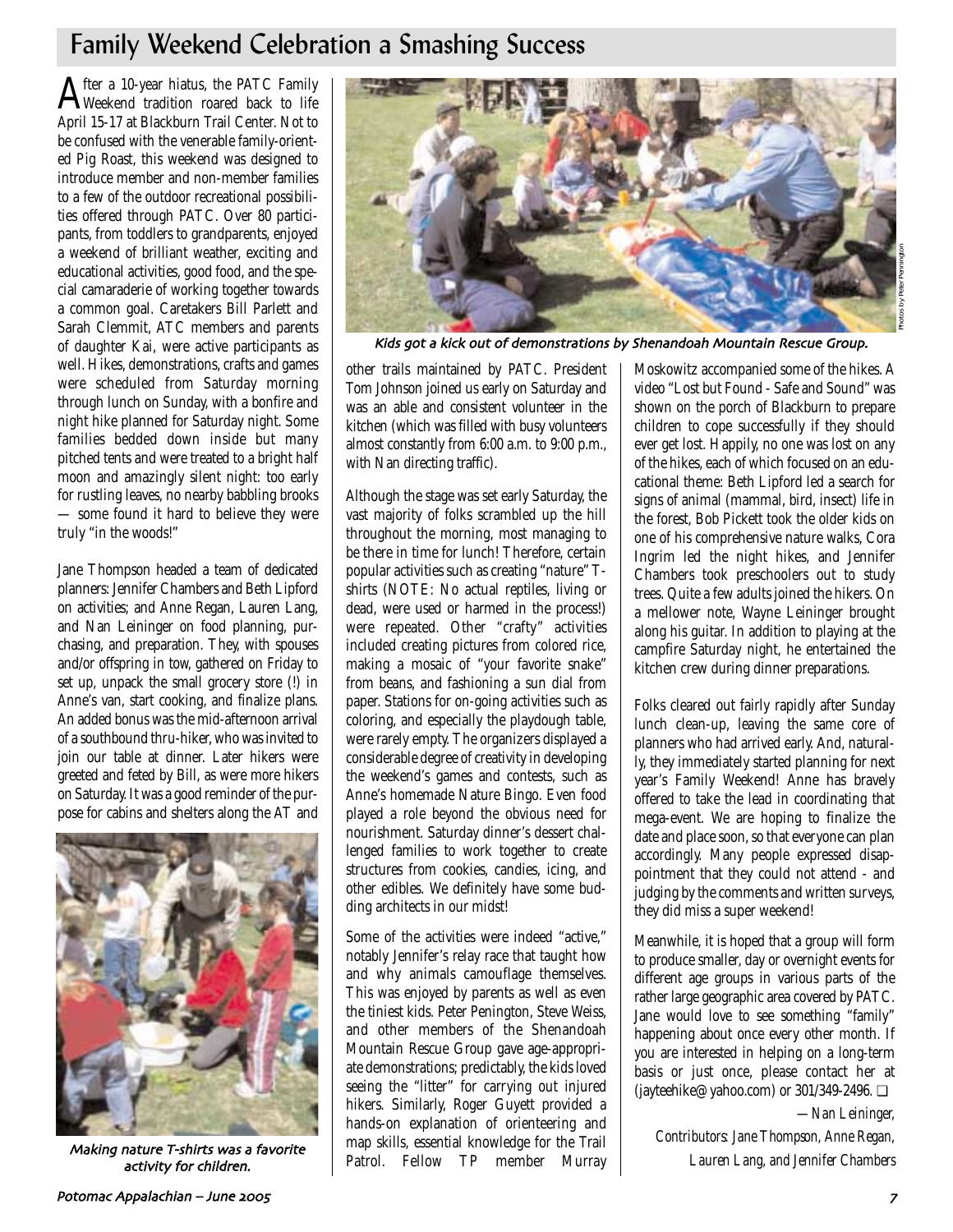# Bob Pickett's Appalachian Nature: Salamanders

For those of you who have hiked with me,<br>you know how much I love the herps. Summer is the time for herpetology: the branch of zoology that includes amphibians and reptiles. In our region, we have two orders of amphibians (Caudata – salamanders, and Salientia – frogs and toads, a.k.a. the anurans) and two orders of reptiles (Testudines – turtles, and Squamata – snakes and lizards).

Probably everyone has turned over rocks or logs and found a salamander. Chances are, you found a red-back salamander. These terrestrial members of the lungless salamanders (genus Plethodon) are by far the most common vertebrates in the Appalachians. Redback salamanders have been found in densities ranging from 800 to 8,000 salamanders per acre (or 10 per square yard)! Some studies have found that the biomass of red-backs is twice the biomass of all birds and equal to the biomass of all small mammals! One of the adaptations such numbers of these salamanders has mandated is that the red-back salamander emits hormonal scents that mark their territories to others and through aggressive behavior, which aids in their defense. Their superior olfactory sense also enables them to smell their motionless insect prey.

An interesting thing about the redbacks is that they come in two color phases, or morphs. One has the distinctive red (or chestnut brown) stripe on the back, while the other morph does not have the stripe, sporting only the dark gray back. These two phases are often found together, like a blonde and a brunette.

# **How Populations Evolved**

The Appalachians host a diverse and complex salamander population with many species found here and nowhere else in the world (endemic species). This is due to both the age of the Appalachians and the manner in which deep valleys separate ridges and isolated peaks. Over time, these isolated salamander populations evolve their own characteristics and become their own species, no longer able to breed with the divergent populations from other geographic areas. In fact, of our 34 species of Appalachian salamanders, a dozen or so endemic species exist in our Appalachian region. One, the Shenandoah salamander, is found only on talus slopes on three mountain summits in the Shenandoah

National Park. Other endemics include the Cheat Mountain salamander and the Peaks of Otter salamander. In each of these cases, these endemics are trapped in isolated populations, surrounded by the common redback salamander, who is making in-roads into their shrinking habitats.

It is believed that the lungless Plethodontidae family had their origin here in the Appalachians as freshwater lunged inhabitants. Finding the cool, fast-moving areas of the mountain streams to be the best location for oxygen and food, the buoyant lungs proved a liability. Thus, over time, those with smaller lungs had a distinct advantage over their competitors. Eventually, not only did the Plethodons lose their lungs, many of them migrated onto the terrestrial habitat. Being amphibians, they needed water to release their eggs. However, further evolution enabled many of these species to create a watery gelatinous covering around the eggs that provided an aquatic environment far from a natural body of water. Thus, many salamanders, including the redback, lay her five to 12 eggs under logs or rocks in a moist location.

However, the female does not always lay her eggs immediately after picking up the male's spermatophore. Instead, she may retain the sperm for several weeks or months, even over the winter, laying her eggs in the spring. This salamander lacks the aquatic larval stage typical of other salamanders as the larvae pass through the gill stage in the egg. Within three weeks of hatching, juvenile redback salamanders look like small versions of the adult. The juveniles remain on land and reach sexual maturity in one to two years. When she lays eggs, she will guard them for two months until they hatch, coiling her body around them and turning the eggs routinely to prevent yolk stratification, a cause of low birth rates.

Respiration in these lungless salamanders is achieved by oxygen uptake and carbon dioxide diffusion through the skin. Such diffusion only works with a large ratio of surface area to body size. Thus, sala-

manders have a hot dog shape. The larger the salamander, the larger the surface area it needs. The ultimate expression of this adaptation

is the 24-inch-long hellbender, found in the Susquehanna and Ohio River drainage basin - which includes most of West Virginia streams and the New River in Virginia and North Carolina - whose large size requires it to have a number of skin folds.

Salamanders are amphibians, like toads and frogs. This means they also have immature larvae, also known as tadpoles. You can tell salamander tadpoles from frog and toad tadpoles by the large external branched gills on the salamander tadpoles. Salamander larvae have teeth (being carnivorous), but the frogs have horny rasps (for cutting vegetation, being vegetarians – as tadpoles) and salamander larvae grow all four legs early on, whereas frog tadpoles, at most, have only the back legs developed.

# **Protective Traits**

Like the viceroy butterfly mimics the toxic monarch butterfly for protection, the same mimicry exists within the Plethodon family. In this case, it is the tasty imitator salamander that wants to mimic the foul-tasting Jordan's salamander. But it gets interesting how it works. The Jordan's salamander has several distinct isolated populations, some with red cheeks, some with red legs, and some with neither. The imitator also has the same color options, but when found with red-cheeked Jordan's, the imitator will only have red cheeks, and when found with the red-legged Jordan's, will only have red legs!

Our redback salamander also has a third color form that serves as a protective mimicry. In this case, the red-backed has an all red phase, which mimics the toxic red-spotted newt.

Taxonomists have always debated on the classification of many of our Appalachian salamanders. Like so many plants and some animals, some species do mate with other species, creating hybrids and what is known as hybrid swarms, when a range of variants are known to exist. The crosses of the Jordan's and slimy salamanders are a good case of this hybridization confusion. ❏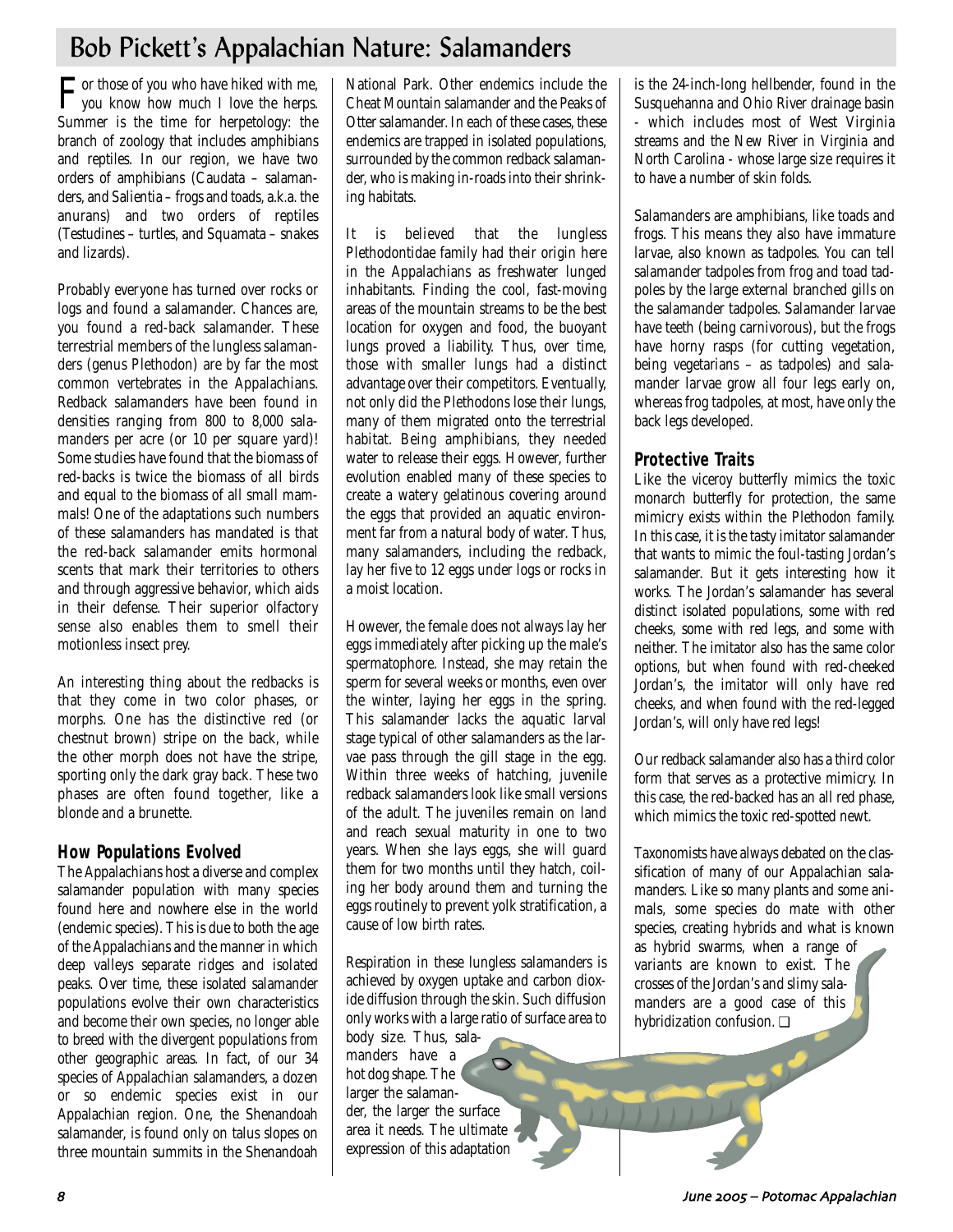# Book Review: Appalachian Folkways

*"Appalachian Folkways" by John B. Rehder. Johns Hopkins University Press, Baltimore, MD, 2004, 303p, hardcover, \$39.95.*

My main reason for reviewing this book was Chapter 4, "Folk Architecture and the Cultural Landscape," but I also have a deep and abiding interest in all things "Appalachian." I was intrigued by the title of Chapter 1, "The Real Appalachia." Rehder discussed the many previous attempts by individuals and groups to define Appalachia. It has been defined many ways: geographically, sociologically, historically and politically. All of them leave something to be desired, and John Rehder does not do much to clear up any confusion. He tries to define Appalachia by its geography, topography and ecology.

Rehder includes what he calls the "Ridge and Valley Province," essentially the Shenandoah Valley. I think that many in the Shenandoah Valley, especially in the larger cities and towns, would be surprised to find that they live in the Appalachians.

The chapter on ethnicity and settlement is a very interesting discussion of the various ethnic groups in Appalachia. He discusses a couple of groups about which we don't hear much in reference to the Southern Appalachians – the French Huguenots and the Melungeons.

Chapter 4, "Folk Architecture and the Cultural Landscape," is 78 pages, more than one-fourth of the book. One could conclude that Rehder places great emphasis on the importance of folk architecture in his analysis of Appalachian folkways. He has done extensive research in this area and presents numerous statistics and cites many other scholarly investigations to support his conclusions. I have read quite a bit on this topic myself and spent a lot of time in the field examining and photographing folk architecture, although not in such a scientific manner, and I disagree with Rehder about some of his conclusions.

John Rehder is the first authority on the subject of folk architecture who addresses the species of trees used in the construction of pioneer log cabins. I agree with him wholeheartedly that tulip poplar was by far the most predominant species used, when it was available. Secondly he says that oak was the second choice and that pine and then chestnut would be used in the absence of poplar or oak. I am not sure that I agree entirely with that because I have seen pine used when surely poplar and oak must have been available, for instance, in the Lambert's cabin in Shaver Hollow. Probably the most important conclusion that can be drawn from this is that when you hear of an old log cabin being described as "an old chestnut log cabin" it probably isn't chestnut. Chestnut log cabins are relatively rare and were mostly built in the 20th century.

A major emphasis of chapter 4 is on folk house types: single pen, double pen, saddlebag, dogtrot, I house and four pen. I kept waiting for him to describe how dogtrot style log houses were usually converted to I houses by covering the cabin with clapboards and enclosing the dogtrot to make an entry hall, such as my great grandfather did. But he didn't do that. Evidently he never studied the folk architecture of Southern Indiana. There is an extensive discussion of barn types as well as other common outbuildings found on pioneer farmsteads.

The fourth chapter would be a good primer for someone who is interested in the history of folk architecture. It covers the topic pretty thoroughly and is a very scholarly treatise on the subject. I highly recommend it to anyone who is interested in folk architecture.

Chapter 5 goes into ways of making a living, starting with subsistence agriculture. Most of the chapter is devoted to timber cutting and coal mining. He does touch on other interesting topics such as hunting and fishing, gathering wild foods, and collecting medicinal roots such as ginseng. Topics of other chapters are foodways; folk remedies and belief systems; folk music, folk art, and folk festivals. The last chapter is on folk speech: terms and sayings.

For the serious student of the Southern Appalachians the most interesting part of this book may be the bibliography. Here is a long list of references used in the compilation of this book. ❏

*—Charlie Graf*



Ticks are members of the group of animals called arthropods that have jointed legs and external (exo) skeletons that include insects, crustaceans, myiapods and arachnids. The arachnids include spiders, scorpions, ticks and mites. Ticks subsist exclusively on blood that they suck from their (usually warmblooded) hosts. There are about 800 varieties of ticks worldwide (90 in the United States) of which about 100 carry organisms that cause disease (12 in the United States).

Ticks are profligate because they are efficient blood-sucking organisms. The mouthparts consist of two toothed structures called chelicerae that pierce the skin and a tubal structure called a hypostome that is inserted to withdraw blood. The tick secretes a cement-like substance to anchor it to the skin (which is why it is so hard to remove an imbedded tick) and an anticoagulant to prevent clotting.

The three kinds of ticks that proliferate in the Eastern United States are the lone star tick, the American dog tick, and the blacklegged tick. The lone star tick gets its name from the white mark on the otherwise reddish-brown back of the female. It has nothing to do with the state of Texas, although they are found there. The American dog tick, also called the wood tick, has the same reddish-brown coloring of the lone star tick without the white shield marking. The blacklegged tick is also called the deer tick in the Northeast and the bear tick in the Midwest as they were first found on these animals. The blacklegged tick is most notable for its very small size (about 3mm across as an adult).

Next Month: Preventing Lyme Disease ❏ *—William Needham*

*Visit the Hiker's Notebook Web site at: www.mwrop.org/W\_Needham/h\_notebook.html*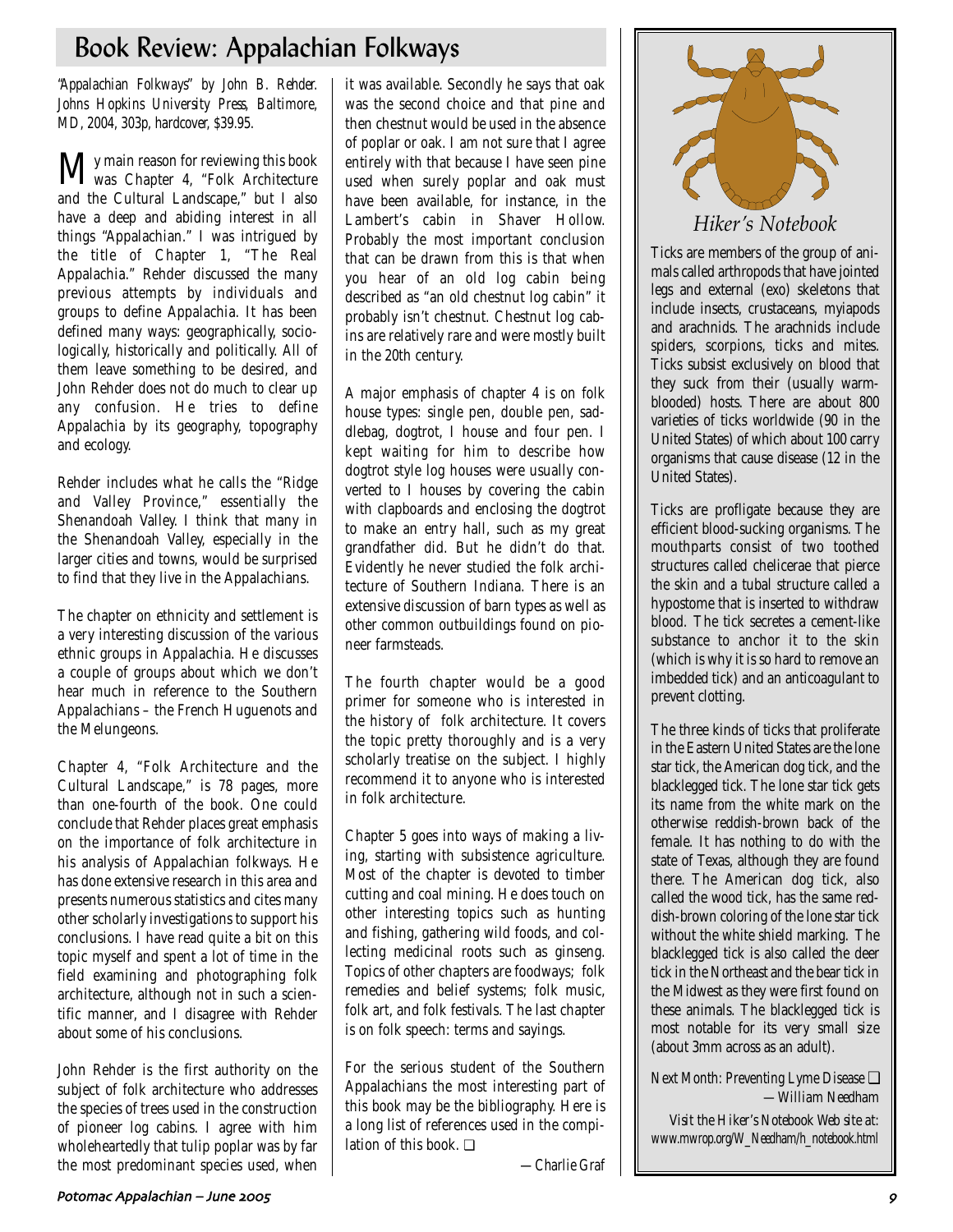### Charlottesville Chapter

The Charlottesville Chapter hikes every Saturday; summer, winter, and in between. Hikes are usually 8 to 10 miles. We usually maintain trails on the last Saturday of the month. Meet at Sprint parking lot, 2307 Hydraulic Road, at 9:00 a.m., with food and water for the day. The majority of hikes are in the south and central districts of SNP, with some in the north district and in George Washington National Forest. Our Chapter hikes are posted at www.patc.net/chapters/char/hikes.html. INFO: Jere Bidwell 434/295-2143 or John Shannon 434/293-2953.

### North Chapter

The North Chapter of PATC conducts monthly trail work trips on the Maryland and Pennsylvania sections of the AT and on the Pennsylvania sections of the Tuscarora Trail. We also lead hikes on these and other trails. Maryland AT work trips are generally held on the first and third Saturdays – contact Nancy Hammond (mdtrail@yahoo.com) 301/739-0442 for information. Pennsylvania work trips are generally held on the AT on the first Saturday and on the Tuscarora on the third Saturday – contact Pete Brown (peter.brown4@worldnet.att.net) 410/343-1140. Pennsylvania AT work trips also include an optional Saturday evening dinner at the Gypsy Spring cabin. For information on upcoming hikes, contact Chris Firme (bncfirme@innernet.net) 717/765-4833. For general chapter information, contact chapter president Pete Brown or visit the North Chapter home page (www.patc.net/ chapters/north/).

### Northern Shenandoah Valley Chapter

The Northern Shenandoah Valley Chapter sponsors hikes in national and state parks and forests in the Shenandoah Valley vicinity, open to the public, on a monthly basis except during the winter. Hikes are posted in the Forecast. Other activities are in the NSV Chapter Newsletter. For further information contact Betsy Fowler (efowler@shentel.com).

# KEY to Forecast Activities

All events are marked for easy identification. Late changes or cancellations are listed on the weekly information tape (703/242-0965), which is updated on Sunday evening for the following seven days. The Forecast can also be found on PATC's Web site at www.patc.net/activities/forecast.html.

- **\*** Hiking Trips
- \* Backpacking Trips
- $\mathcal{R}$  Trail Work Trips
- **i** Cabin/Shelter Work Trips
- **A** Ski Trips
- Special Events
- $\blacksquare$  Meetings
- $\varnothing$  Classes
- **EX** K9 Trail Blazers (dogs permitted)

Note to all hike leaders: Please ask nonmembers on your hike if they would like to join PATC, then get names and addresses so a club volunteer can send them information packets. Thanks!

# **Chapters**

### Southern Shenandoah Valley Chapter

See www.ssvc.org or the one linked to the PATC Web site for descriptions of hikes and work trips. We usually hike in the southern and central districts of the SNP and in the GWNF. Contact the listed hike leader for information about a specific event, or contact Michael Seth 540/438-1301.

### West Chapter

The West Chapter meets twice a year in March and September. The Chapter maintains a section of the Black Locust circuit trail in Gambrill State Park near Frederick, Md. Work trips and hikes are usually scheduled monthly from March through December. We also lead overnight weekend trips for day hikes or backpacking. All activities are listed in the PA Forecast. For further information contact Dave Jordahl (westpatc@hotmail.com) 304/876-7062 (evenings) or 240/777-7741 (days).

### Ski Touring Section

The Ski Touring Section has served since 1974 to introduce Washington area residents to crosscountry skiing and to provide cross-country skiing opportunities to experienced skiers. The Section sponsors winter weekend ski trips for all levels of skiers to nearby mountains in Maryland, West Virginia and Pennsylvania, as well as periodic social events year round. INFO: Bert Finkelstein (bertf@erols.com) 703/715-8534.

### Mountaineering Section

We're a diverse group of local Washington, DC area climbers. Young and old, male and female, crag rat, sport climber, and alpinist, active and armchair types – we all enjoy climbing in its many varieties. We also share common interests in promoting safe climbing, conserving the outdoors, developing new climbers' skills, representing the Washington area climbing community, and having fun! We provide instruction for those wanting to learn the basics – we're not a school, but we can get you started. We go climbing, either locally or further afield, nearly every weekend. In the winter we organize trips to the Ice Festivals in the Adirondacks and the White Mountains for beginning and advanced ice climbers. For further information contact Ozana Halik, (mrkayak1@verizon.net) 703/242-0177, or Mack Muir (MackMuir@edisaurus.com).

### PATC Hikes

PATC offers organized hikes appealing to the diverse interests of our members. There are K-9 Hikes, which invite you to bring your favorite dog; Family Hikes tailored to kids; Natural History Hikes stalking the fascinating but often elusive flora and fauna of the region; hikes featuring varying levels of difficulty with the Easy Hikers, In-Between Hikers, and Vigorous Hikers; Birding Hikes with experts to help sight and identify our avian neighbors; Historical Hikes tracking littleknown structures in Shenandoah National Park; Series Hikes tracing the entire length of the Tuscarora Trail or the trails of Pennsylvania, section by section; Backpacking Hikes traversing the tracts of West Virginia and Southern Virginia; hikes scheduled for weekends; ones scheduled for weekdays; Geology Hikes led by experts from the Smithsonian focused on the unique stratigraphy of our area; Mushroom Hikes with mycologists; Waterfall Hikes to beat the summer heat; and Outreach Hikes to get together with the members of area groups like the Sierra Club or the Congressional Hikers. That is just to name a few. Check out the Forecast calendar and hear updates on the weekly tape (703/242-0965).

### Other Clubs' Hikes

Capital (www.capitalhikingclub.org) and Wanderbirds (www.wanderbirds.org) hike on Saturdays and Sundays, traveling by bus and leaving from downtown, with suburban stops as well. Center Club, Northern Virginia Hiking Club and Sierra Club hike on both Saturdays and Sundays using carpools, which often leave from a suburban Metro stop. Schedules are available at PATC Headquarters and are published in area newspapers on Fridays. The schedule of West Virginia Highland Conservancy outings in the Monongahela National Forest and surrounding areas is on their web site at www.wvhighlands.org.

### Meetings

Meetings are held at PATC HQ, 118 Park Street, S.E., Vienna, Va., unless otherwise noted.

### New Members (PATC) – First Wednesday

7:30 p.m. Curious about the club? Want to learn more? The best way is to attend a New Members meeting (but you don't have to be new to qualify). Refreshments will be served. Directions to PATC: Take Rt. 123 into Vienna, Va., and turn east on Park St. (Rt.675) to 118 Park St. on your left. INFO: Georgeann Smale (gsmale99@yahoo.com) 301/581-9584.

### Mountaineering Section – Second Wednesday

7:30 p.m. – We meet every month unless noted in the Forecast. INFO: Ozana Halik (mrkayak1@verizon.net) 703/242-0177 or PATC's Web site: www.patc.net/chapters/mtn\_sect.

### Shenandoah Mountain Rescue Group

Business meeting - Last Tuesday of each month, 7:30 p.m. INFO: Doug Sigman (join@smrg.org), 703/255-5034, or www.smrg.org.

### PATC Council – Second Tuesday Meetings

The council meets at 7:00 p.m. sharp. The PATC Council meets every month to conduct business of the club and once a year for a dinner meeting. All members are always welcome. Come see how we make decisions about your club. INFO: Wilson Riley (wriley@patc.net) 703/242-0693 x11.

### Trail Patrol – First Tuesday

7:30 p.m. Trail Patrol volunteers are PATC's goodwill trail ambassadors to the hiking public. They provide a visible, reassuring presence on the trails, and strive to educate the public on good hiking practices, minimum impact hiking, and camping ethics. Patrol members are trained in land navigation, emergency procedures, radio communications, and personal equipment. All Trail Patrol volunteers are also expected to become certified in a recognized basic first aid course. Some equipment and uniform items are provided upon completion of training. INFO: Holly Wheeler (trailpatrol@patc.net) 301/486-1598, or see our section in PATC's Web site: www.patc.net/ volunteer/trailpatrol.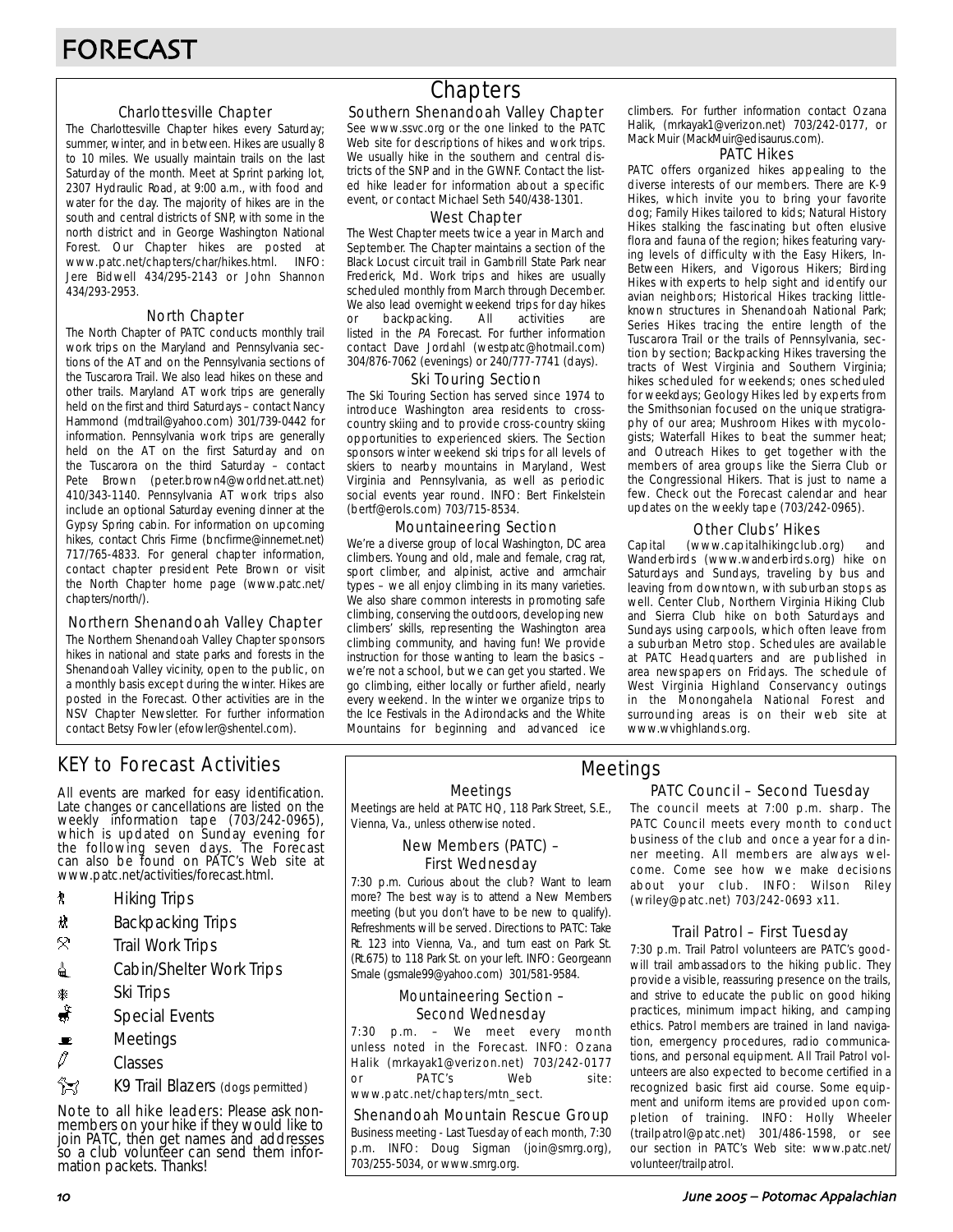# **FORECAS**

# JUNE

#### 1 (Wednesday) DEADLINE - July Potomac Appalachian Material due to editors 5:00 p.m.

All items for the next issue of the newsletter due. Send Forecast events to PA-Forecast@patc.net and<br>all other articles to the editor at all other articles to the editor lindashannonb@mac.com. NOTE: Do not send photos or articles to headquarters. E-mail for address.

#### 1 (Wednesday) ` HIKE – Easy Hikers Croom, MD

For this hike at Jug Bay, in Patuxent River Park, we'll meet at 10:15 a.m. in the parking lot near the park office. This is a four-mile hike preceded by a 1.5 hour cruise on the "Otter" with a park naturalist. Boat capacity is 20 passengers; reservations required. Directions: From Beltway, take Exit 11-A, Pennsylvania Ave., SE (Rt. 4). Go 8 miles. Take Rt. 301 South, go 3.6 miles. Turn left onto Croom Road (Rt. 382), go 3.5 miles. Turn left onto Croom Airport Road, go 2 miles. Turn left into park driveway to visitor parking, 1.6 miles. Bring lunch and water. INFO: John or Suzanne Kominski, 703/751-3026.

#### 1 (Wednesday) ` HIKE – Midweek Hikers Location to be determined

The PATC Midweek Hikers carpool each Wednesday from the Washington, DC area to various trailheads. Hikes are at a moderate pace and about 8 to 12 miles in length with varied elevations. Current information, including meeting place, time, leader's name and phone number, and a detailed description of the hike are available on the PATC Activities Recording: 703/242-0965.

#### 2 (Thursday) ` HIKE – In-Between Hikers McLean, VA

Approximately 8-mile hike over varied terrain including parts of the Scott's Run Nature Preserve and western end of the Potomac Heritage Trail, including some good overviews of the Potomac River. Meet at 10:00 a.m. in the Scott's Run Nature Preserve Parking Lot (West Parking). Bring lunch and water. INFO: Ray Evert (Hikerdude22@msn.com)<br>703/893-3792 or Henri Comeau at 703/893-3792 (Henricomeau@aol.com) 703/451-7965.

4 (Saturday) ` HIKE - NSVC Upperville, VA



This is a National Trails Day Event!! Appalachian Trail Conservancy and PATC will dedicate the new reroute over the Ovoka Farm in the morning and hike the new section of trail, plus the old Appalachian Trail (lets call it the Famous Peabody Trail) in a 6-mile loop. If you haven't seen the new AT reroute, here is a chance to hike probably the most scenic section of trail in over one hundred miles. INFO: Lee Sheaffer (thumpers@visuallink.com) 540/955-0736.

#### 4 (Saturday) ` HIKE - Wilderness Hike Shawnee Land, VA



First-ever hike to the Tuscarora Trail through recently acquired PATC Biby Tract on wilderness trail under development, then south to The Pinnacle, stopping at the waterfall. Views and exploration of cave on the Rock Cave & Overlook Trail; continue south on the Tuscarora Trail to Larricks Overview; returning on access roads to pre-positioned cars at the power line. About seven miles with 800 ft. elevation gain. INFO: Walt Smith (wsmith@visuallink.com) 540/678-1043.

#### HATIOHAL 經事 4. (Saturday)<br>SPECIAL EVENT – National Trails Day Shenandoah National Park, VA

**TRAILSDAY** Events will be held at the Byrd Visitor Center and Dickey Ridge Visitor Center, in partnership with SNP, will sponsor a day celebrating opportunities to experience our natural world. Join us for guided hikes, displays, and information on how you can improve your hiking skills while minimizing your impact on the environment. Events will be held throughout the day at Byrd Visitor Center and Dickey Ridge Visitor Center. Admission is free and open to the public (normal park entrance fees apply).<br>Visit www.patc.net/activities/ INFO: www.patc.net/activities/ (trailpatrol@patc.net).

#### 4 (Saturday) **Mari** च्चन्द . TRAIL WORK TRIP – Rock Creek Park Washington, DC

**TRAILSDAY** 8:15 a.m. - Noon. The good folks at REI will join us for National Trails Day this year for what promises to be a great trail celebration. But watch out – we will do some work. Meet at the Rock Creek Nature Center located south of the Military Road NW park entrance. INFO: Mark Anderson (dc.trails@ verizon.net) 202/462-7718 or Ranger Ken Ferebee (ken\_ferebee@nps.gov) 202/895-6221.

# 4 (Saturday) . TRAIL WORK TRIP – South Mountaineers

**HATIOHAL** 滋草 ÷. TRAILSDAY

وتحييته

**HATIOHAL** 

Appalachian Trail, MD The Trail House in Frederick is proudly sponsoring this Trails Day event. Come out and celebrate this special day and enjoy a complimentary meal afterwards. INFO: Nancy Hammond (mdtrail@yahoo.com) 301/739-0442.

### 4 (Saturday) . TRAIL WORK TRIP - Yankee Clippers



Appalachian Trail, PA Set a good example and join the North Chapter trail crew for a National Trails Day work trip. We will meet at US 30 and PA 233 at the parking lot of Caledonia State Park. Departure 9:00 a.m. sharp. INFO: Pete Brown (peter.brown4@worldnet.att.net) 410/343-1140.



# 4 – 5 (Saturday – Sunday)<br>4 CABIN WORK TRIP – Rosser Lamb Stanardsville, VA

There are lots of opportunities to engage in innovative carpentry and demonstrate your superior skills. If you are a novice you will not want to miss this outstanding learning opportunity. To top things off, in the evening you will be treated to outstanding food and interesting and entertaining conversation. INFO: Charlie Graf (cagraf@aol.com) 410/757–6053.

### $\frac{4}{\ell}$  – 5 (Saturday – Sunday) a CLASS – Wilderness First Aid (WSC) Alexandria, VA

A program of the Wilderness Safety Council, this eighteen-hour class includes classroom study, hands-on practice, and results in a two-year certification. The cost is \$160. INFO: Christopher Tate (http://wfa.net) 703/836-8905.



**HATIONAL** ⊒ TRAILSDAY

Meet at 10:00 a.m. at the Nature Center in Gambrill State Park for this National Trail's Day weekend work trip. INFO: Dave Jordahl (westpatc@hotmail.com) 240/777-7741.

#### 7 (Tuesday)  $\uparrow$  HIKE – Family Hike Leesburg, VA

Kid-friendly hike along the C & O Canal Towpath. We will cross White's Ferry, just north of Leesburg, then hike 2-3 miles along the towpath. This joggingstroller friendly hike will be out and back. INFO: Lauren Lang (at94L@netzero.net) 571/242-3950.

### 7 (Tuesday) ` HIKE – Vigorous Hikers

# North District, Shenandoah National Park, VA

Begin with the scenic ascent up Little Devil's Stairs, connecting to the Sugarloaf Trail to inspect the Laurel in season, joining the AT to the Tuscarora, the Elkwallow Trail, the AT, then descending the Piney Branch Trail and the Hull School Trail for a 4,000-foot climb and 17 miles. INFO: Chris Nolen (chrishiker@erols.com) 301/469-8931.

# 7 (Tuesday) a CLASS – Women's Backpacking (REI) Fairfax, VA

7:00 p.m. Join REI and the women of Adventures In Good Company for an introduction to backpacking clinic as you prepare for a weekend, June 11 - 12 on the Appalachian Trail. \$125 trip fee covers food, camping fees, group equipment, and expert leadership. INFO: Mark Nelson (mnelson@rei.com) 703/379-9400.



### 8 (Wednesday) a CLASS – Hostels and Highways (REI) Rockville, MD

7:00 p.m. For the adventurous traveler heading for cities and small towns rather than the wilderness. For the journey by backpack, bus or boat. If you're thinking about a summer in Europe or a road trip across the US, then join our travel specialist for an informative evening. We'll discuss what you need and what you don't, safety tips, and suggestions for summer fun. INFO: Mark Nelson (mnelson@rei.com) 703/379-9400.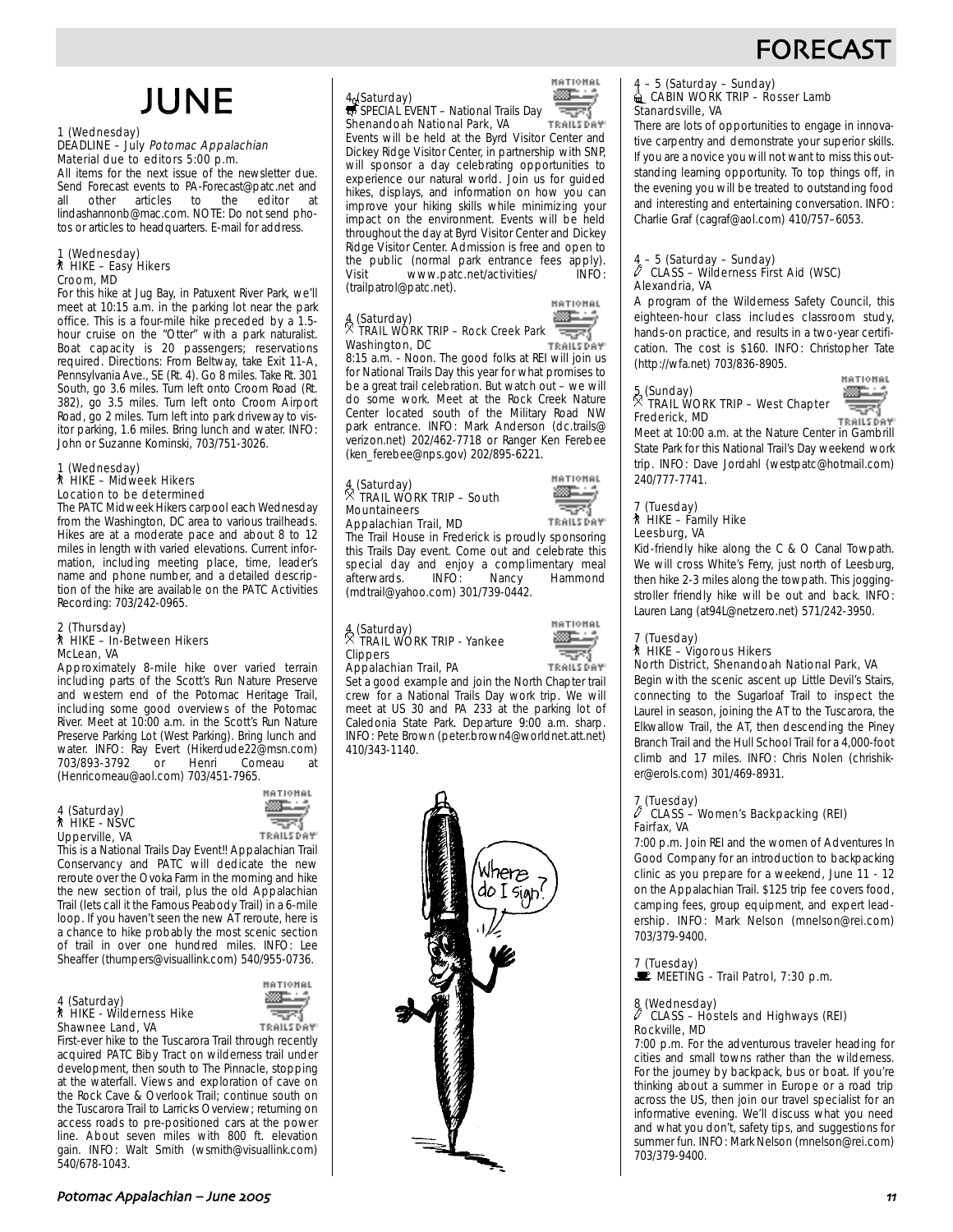# FORECAST

### 8 (Wednesday) a CLASS – Women's Backpacking (REI) Bailey's Crossroads, VA

7:30 p.m. Join REI and the women of Adventures In Good Company for an introduction to backpacking clinic as you prepare for a weekend, June 11 - 12 on the Appalachian Trail. \$125 trip fee covers food, camping fees, group equipment, and expert leadership. INFO: Mark Nelson (mnelson@rei.com) 703/379-9400.

#### 8 (Wednesday) ` HIKE – Easy Hikers Mason Neck, VA

Meet at 10:15 a.m.at Woodmarsh Trail. Hike about 4 easy miles in Mason Neck Wildlife Refuge and Mason Neck State Park. From the Beltway take Rt. 611, Telegraph Road, south. At 9.6 miles, stay in middle lane, marked by straight-ahead arrow, to cross Rt. 1, and continue on Rt. 611, now called Colchester Road. After 1.8 miles, turn left on Gunston Road. Go 3.7 miles to right turn at sign for Mason Neck State Park. Go 0.6 mile to parking for Woodmarsh Trail on left. Bring lunch and water. INFO: John and Suzanne Kominski 703/751-3026.

# 8 (Wednesday) ` HIKE – Midweek Hikers Location to be determined

See June 1 event for more information.

### 8 (Wednesday)  $\mathbf{\mathbb{E}}$  MEETING - New Members (PATC), 7:30 p.m.

# 9 (Thursday) a CLASS – Women's Backpacking (REI) College Park, MD

7:00 p.m. Join REI and the women of Adventures In Good Company for an introduction to backpacking clinic as you prepare for a weekend, June 11 - 12 on the Appalachian Trail. \$125 trip fee covers food, camping fees, group equipment, and expert leadership. INFO: Mark Nelson (mnelson@rei.com) 703/379-9400.

### 11 (Saturday) ` HIKE – Difficult Woodstock, VA

Great North Mountain; Crackwhip Furnace Trail. 18 mile circuit hike with 4000 ft. elevation change. Meet at Oakton Shopping Center at 7:30 a.m. Inexperienced hikers call for hiker requirements. INFO: William Needham (Needham82@aol.com) 410/884-9127 or Jack Thorsen (Thorsen4@juno.com) 703/339-6716.

# 11 – 12 (Saturday – Sunday)<br>
CABIN WORK TRIP – Vining Tract Stanardsville, VA

Come join us on the Vining Tract for a weekend of cabin construction, maintenance and trail projects. The logs are in place at the new Butternut cabin, and now it's time for chinking. We also have trails to build, and work to be done to keep Conley and Wineberry cabins in mint condition. Community meals. Overnight at Conley and Wineberry. INFO: Hugh Robinson (mes.htr@verizon.net) 703/525-8726.

# 11 – 12 (Saturday – Sunday) . TRAIL WORK TRIP – Cadillac Crew Gainesboro, VA

The Crew will continue building a new trail that connects the Tuscarora Trail to the old Packhorse Road Trail through Sleepy Creek WMA. This new trail will ultimately be part of a loop trail including Shockeys Knob Shelter and High Rocks Trail. Bring water and a lunch for Saturday noon. Community dinner on Saturday night. Overnight at TBD. INFO: Trudy Thompson (going2home2@yahoo.com) 703/938-3973 or Jon Rindt (jkrindt@shentel.net) 540/635-6351.



### 11 – 12 (Saturday – Sunday) . TRAIL WORK TRIP – Shenandoah Bartenders Central District, Shenandoah National Park, VA Join the overseer's crew on Old Rag's Ridge Trail. We'll be looking into doing some stone work, as well as beginning the annual beat the brush campaign. First timers are welcome. Come for just a day, or do a backpack overnight with the crew in Nicholson Hollow. Anyone for a dip in the Hughes River or Broken Back Run? INFO: Cathie Cummins (Cathie@wfa.net) 703/631-7421.

### 12 (Sunday) ` HIKE – North Chapter Mercersburg, PA

Tuscarora Trail Hike II: Tuscarora Mountain section: PA Rt. 16 to Fannettsburg-Burnt Cabins Rd. 15.4 miles, difficult hike. Elevation change of 800 feet. We will be hiking on some of the new section of the newly relocated Tuscarora Trail and hiking to the new shelter. We will be hiking through one of the two state parks, Cowen's Gap State Park, which is surrounded by the Buchanan State Forest. We will also be hiking past the Aughwick property, which in the future will have a cabin built on it. INFO: Christopher Firme (bncfirme@innernet.net) 717/794-2855. after 6:00 p.m.

### 12 (Sunday) ` HIKE – Sunday Hikers Harpers Ferry, WV

We'll repeat an old favorite, hiking approximately 10 miles in and around this historic town. Starting from the historic district, we'll hike along the AT, past Jefferson Rock, and across the Shenandoah River to climb Loudon Heights. Once we reach the overlook, we'll descend to cross the Potomac River bridge, hike down the C&O Towpath, and then climb once again up to Maryland Heights for another terrific view. INFO: Vince Ferrari (vincentferrari@gmail.com) 301/249-2210.

### 14 (Tuesday)<br>
<sup>2</sup> CLASS a CLASS – Fast & Light Backpacking (REI) Fairfax, VA

Stop slogging through the woods and start moving! We'll have the latest gear - packs, tents, stoves, sleep systems, food and fuel efficiency. Pick up tips and swap stories. INFO: Mark Nelson (mnelson@rei.com) 703/379-9400.

14 (Tuesday) ` HIKE - Family Hike Centreville, VA Ellanor C. Lawrence Park. This hike will wind through the woods, along a small stream, and down to a

pond. The chances of seeing a turtle in the pond are very high. We'll hike about 3 miles. It is jogging passable with a few log stairs to navigate. Designed for families with kids under five but all are welcome. INFO: Anne Regan (anne.c.regan@verizon.net) 703/689-3883.

### 14 (Tuesday)

### ` HIKE – Vigorous Hikers

South District, Shenandoah National Park, VA Brown Mountain Overlook — Brown Mountain Trail, Big Run Portal Trail, Patterson Ridge Trail, AT, 13 mi. and 3000 ft. climb with options for longer hike. INFO: Chris Nolen (chrishiker@erols.com) 301/469-8931.

14 (Tuesday)

### $\mathbb{R}$  MEETING – PATC Council, 7:00 p.m.

#### 14 – 26 (Tuesday – Sunday)  $\triangleq$  CABIN WORK TRIP – Corbin Central District, Shenandoah National Park, VA

Handyman skills? Lots to do at historic log cabin deep in SNP on the bank of a bubbling native trout stream. Weekdays a small team will remove the bunkroom roof, prep for weekend re-roofing, and tackle other projects like replacing rake boards, reglazing windows, painting and mortar repair. Weekend June 18-19 is the primary date for roofing, with June 25 -26 as backup. Easy to reach Range View cabin also reserved for weekend crew. Corbin sleeping quarters limited because of bunkroom work, but tenting will be allowed at cabin during the work trip. Come for a day or two or more. Details upon request. INFO: Cliff Willey (trail\_crew@yahoo.com) 410/267-0716.

### 15 (Wednesday)  $\mathscr I$   $\,$  Class – GPS 101 (REI)  $\,$ Bailey's Crossroads, VA

7:30 p.m. Learn how GPS receivers work and what affects accuracy, as well as features, benefits and choosing a model based on your intended activities. We'll discuss mapping and waypoint management software. We'll also include a brief overview of online resources and batteries, water and shock resistance and accessories. INFO: Mark Nelson (mnelson@rei.com) 703/379-9400.

### 15 (Wednesday) ` HIKE – Easy Hikers Washington, DC

An easy to moderate 4-5 mile variable terrain loop trail in the Northern Section of Rock Creek Park in DC. Meet at 10:15 a.m. at the Nature Center parking lot off Glover Road in Rock Creek Park. Bring lunch and water. No pets. Restrooms at start and about ? way<br>through hike. INFO: Nancie Coan through (nanco4000@yahoo.com) 202/338-4580, through Tuesday 5:00 p.m. only.

# 15 (Wednesday)

` HIKE – Midweek Hikers Location to be determined

See June 1 event for more information.

### 15 (Wednesday)

MEETING – Mountaineering Section, 8:00 p.m.

### 16 (Thursday)

 $\ell$  CLASS – Climb Like a Girl (REI) Fairfax, VA

6:30 p.m. An open climbing night for women, taught by our own women climbers. Mini-clinics, lessons, tips and stories throughout the evening. Space is limited. INFO: Mark Nelson (mnelson@rei.com) 703/379-9400.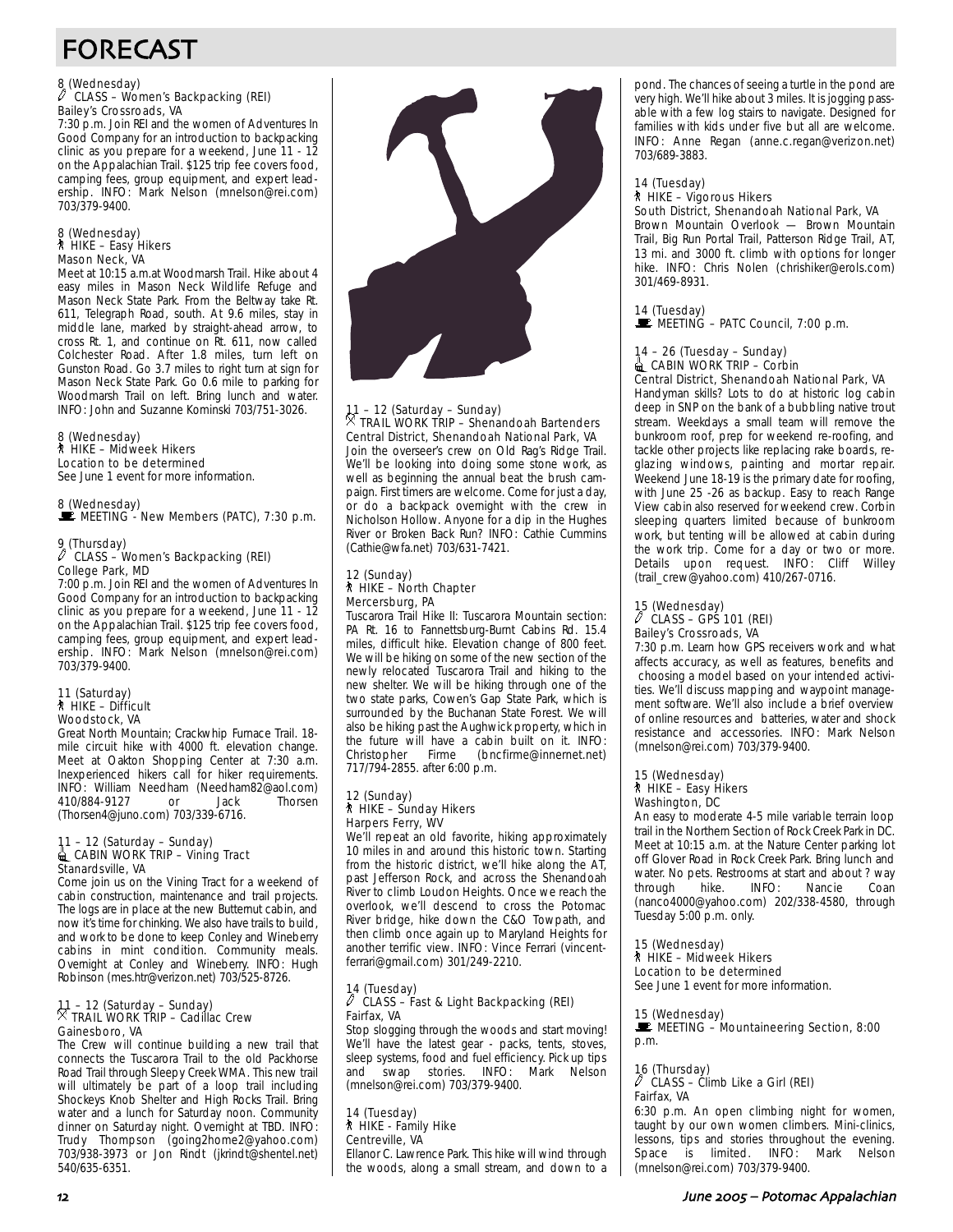# **FORECAS**

#### 18 (Saturday) ` HIKE – Meet the Trail Patrol Great Falls, VA

Have you ever wondered what the Trail Patrol does? Are you interested in joining the Trail Patrol, but would like to see a little more of their work in action before committing? Come out and join us for a 6-mile circuit hike of the Billy Goat B and C Trails (PATC Map D). We will hike both the Billy Goat B and C Trails, in combination with hiking along the C&O Canal. Both Billy Goat trails skirt along the edge of the Potomac River and are relatively easy, yet have quite beautiful views. This will be a moderately paced hike. Be sure to bring a lunch and sufficient water. INFO: Katrina Hedlesky (katyahed@yahoo.com) 703/533-3652 (before 10 at night).

#### 18 (Saturday) ` HIKE – West Chapter North District, Shenandoah National Park, VA

Section 2, Gravel Springs Gap to Thornton Gap, 14.5 miles (23.5 km). INFO: Dave Jordahl (westpatc@hotmail.com) 240/777-7741.

# 18 (Saturday) . TRAIL WORK TRIP – South Mountaineers Appalachian Trail, MD

The weather is so nice this time of year that the woods beckon. Have fun working with a jovial group of trail stewards known as the South Mountaineers. Please bring plenty of water, lunch, gloves, and boots. We meet in Frederick County, Md. INFO: Nancy Hammond (mdtrail@yahoo.com) 301/739-0442.

# 18 (Saturday) . TRAIL WORK TRIP – Stonewall Brigade Woodstock, VA

Join the Stonewall Brigade to keep trails clear in one of PATC's least crowded and most scenic districts. Experience unnecessary, all tools and training provided. Help us put together a new group of interested volunteers who like to be outdoors making trails more enjoyable for others. Our schedule will be the third Saturday of every month; you are welcome to join us every month, a few times a year, or as many times as you can. Work will usually be in the area covered by PATC Map F; Great North Mountain on the VA/WV border. Meet at the Wolf Gap Recreation Area campground parking lot (PATC Map F coordinates E-19) at 9:00 a.m. This trip is subject to prevailing or forecast weather. Please check before going to the meeting site. INFO: Hop Long (theFSLongs@comcast.net) 301/942-6177 or Jim Tomlin (jtomlin@helix.nih.gov).

# 18 (Saturday)<br>  $\%$  Theory

### $\sqrt[3]{}$  TRAIL WORK TRIP - Yankee Clippers Tuscarora Trail, PA

INFO: Pete Brown (peter.brown4@ worldnet.att.net) 410/343-1140.

### 18 – 19 (Saturday – Sunday)  $\triangleq$  CABIN WORK TRIP – John's Rest Stanardsville, VA

This may be your last chance to add your own special little touch to this great cabin. Come on out and enjoy the satisfaction of making a contribution to another PATC landmark. Get to know the members of the cabin construction crew, which has broughtto life such wonders as Jones Mountain Cabin and Tulip Tree Cabin. Enjoy the camaraderie and delicious meals and revel in the knowledge that you have been a part of this significant accomplishment. INFO: Charlie Graf (cagraf@aol.com) 410/757–6053.

### Potomac Appalachian – June 2005 **Material Community Community Community Community Community Community Community**

# 18 – 19 (Saturday – Sunday) . TRAIL WORK TRIP – Acme Treadway Co. Front Royal, VA

Okay, we're taking a break from construction to help an overseer. Come out with us this weekend and see the wonders of a truly remote section of Great North Mountain as we clear weeds and limbs (not ours – tree limbs, only!). You'll see spectacular scenery and enjoy the wonders of staying overnight at Glass House. INFO: Don White (trlbldr@comcast.net) 804/795-2914.

# 19 (Sunday) . TRAIL WORK TRIP – West Chapter Thurmont, MD

Trail relocation project. Meet 10:00 a.m. at the Falls trailhead at the day use area off of Catoctin Hollow Road. NOTE: If we finished the trail relocation project at Cunningham Falls on June 5, we will return to Gambrill SP. Contact the trip leader to make sure of the location for this date. INFO: Dave Jordahl (westpatc@hotmail.com) 240/777-7741.

### 21 (Tuesday)  $*$  HIKE – Family Hike Round Hill, VA

Come on out for some beautiful views from Bear Rocks. This kid paced hike is very rocky, NOT jogging-stroller passable. We will hike up to Bear Rocks, over to Bears Den Hostel, along their historical trail, and back down. The complete hike will be about 2.5-3 miles, but can easily be shortened to about 1.5 miles. We will begin the hike at 10:00 a.m., and picnic along the way. INFO: Lauren Lang (at94L@netzero.net) 571/242-3950.

### 21 (Tuesday) ` HIKE – Vigorous Hikers Front Royal, VA

A 12-mile hike along the east ridge of the Massanutten ridge followed by a 12-mile canoe paddle down the Shenandoah River. Suitable for paddlers. (cliff.noyes@juno.com) 540/373-8267.

# 22 (Wednesday) a CLASS – Fast and Light Backpacking (REI) Rockville, MD

7:00 p.m. Stop slogging through the woods and start moving! We'll have the latest gear - packs, tents, stoves, sleep systems, food and fuel efficiency. Pick up tips and swap stories. INFO: Mark Nelson (mnelson@rei.com) 703/379-9400.

### 22 (Wednesday) a CLASS – Long Distance Hiking (REI) Bailey's Crossroads, VA

7:30 p.m. Got the itch to take a long walk? Thinking about Through-hiking the Appalachian, Tuscarora, Continental Divide or other long distance trek? REI's staff through-hikers will discuss planning, gear, training, preparation, meal planning and how to survive and enjoy the long haul. INFO: Mark Nelson (mnelson@rei.com) 703/379-9400.



# 22 (Wednesday) ` HIKE – Easy Hikers Great Falls, MD

A five-mile hike from Old Angler's Inn to Great Falls, MD via the Gold Mine Trail and side trails and return via the towpath and Berma Road trail. Bring lunch and water. Meet at 10:15 a.m. in the parking lot across from Old Angler's Inn on MacArthur Blvd. From I-495 Beltway, go west on Clara Barton Parkway to its end at MacArthur Blvd. Go west one mile and turn left into the parking area across from Old Angler's Inn. INFO: Ruth Powers (ruthpowers@ starpower.net) 703/821-2431.

#### 22 (Wednesday) ` HIKE – Midweek Hikers Location to be determined

See June 1 event for more information.

### 25 (Saturday) . TRAIL WORK TRIP – Rock Creek Park Washington, DC

8:15 a.m. - Noon. The Trails Day parties are over, but we'll still be working to improve the trails in Washington's Rock Creek. Meet at the Rock Creek Nature Center located south of the Military Road NW park entrance. INFO: Mark Anderson (dc.trails@ verizon.net) 202/462.7718 or Ranger Ken Ferebee (ken\_ferebee@nps.gov) 202/895.6221.

### 25 (Saturday) . TRAIL WORK TRIP – South Mountaineers Appalachian Trail, MD

You can get your exercise in for the weekend gardening on a large scale on the AT in Maryland. Enjoy the camaraderie of other volunteers in the woods and make a difference. Please bring plenty of water, lunch, gloves, and boots. Tools provided. We meet in Frederick County, MD. INFO: Nancy Hammond (mdtrail@yahoo.com) 301/739-0442.

### 25 (Saturday) . TRAIL WORK TRIP – Stonewall Brigade Potomac, MD

Join us at the Great Falls Park to construct a log bridge over the habitat of an endangered snail species. Working with The Nature Conservancy of MD/DC we will move the necessary logs approximately 100 meters and position them on the trail across the habitat. Work clothes, gloves, water, snacks, and personal items such as insect repellent. INFO: Hop Long (theFSLongs@comcast.net) 301/942-6177.

# 25 – 26 (Saturday - Sunday) a CLASS – Land Navigation (REI) Bailey's Crossroads, VA

This comprehensive two-day course teaches all skills necessary to use map and compass in an integrated land navigation system. The first day (10:30 a.m. to 6:00 p.m.) is spent in intensive classroom exercises concentrating on topographic map reading and interpretation, position plotting, compass fundamentals, declination and azimuth. The second day is spent in Prince William Forest Park (8:00 a.m. to 4:30 p.m.), primarily off-trail, engaging in practical navigation exercises of increasing complexity. The course fee is \$95 and includes workbook text, course materials, compass, map, grid reader, and lunch on Saturday. INFO: Mark Nelson (mnelson@rei.com) 703/379-9400.

# 25 – 26 (Saturday - Sunday) ` HIKE – West Chapter Somerset, PA

Laurel Highlands Trail. Section 3, PA Route 643 to Kooser State Park, 12 miles (19 km). Car camp at Kooser State Park Saturday night, hike on Sunday. INFO: Dave Jordahl (westpatc@hotmail.com) 240/777-7741.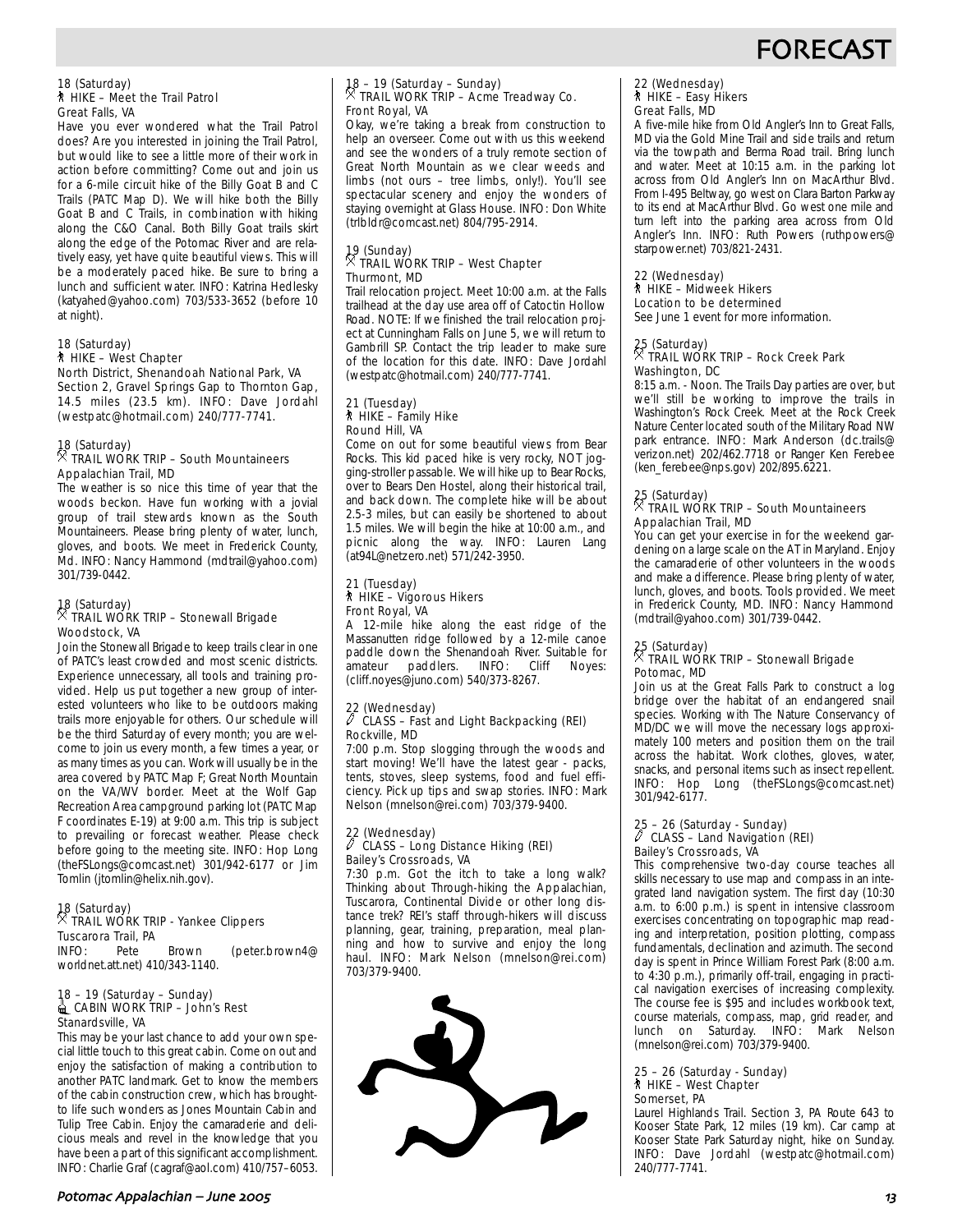# FORECAST

## 25 – 26 (Saturday – Sunday) . TRAIL WORK TRIP – Cadillac Crew Gainesboro, VA

The Crew will continue building a new trail that connects the Tuscarora Trail to the old Packhorse Road Trail through Sleepy Creek WMA. This new trail will ultimately be part of a loop trail including Shockeys Knob Shelter and High Rocks Trail. Bring water and a lunch for Saturday noon. Community dinner on Saturday night. Overnight at TBD. INFO: Trudy Thompson (going2home2@yahoo.com) 703/938-3973 or Jon Rindt (jkrindt@shentel.net) 540/635-6351.

#### 26 (Sunday) ` HIKE – Natural History Hike Harrisburg, PA

Join Bob Pickett and friends in St. Anthony's Wilderness for a 10-mile circuit hike through one of the largest roadless areas in southeastern Pennsylvania. This hike, which includes a section of the AT, has a total ascent of 1,150 feet; almost all of it in the first two miles. A moderately difficult hike, it includes a ridgetop bog with the potential for unusual plants and birds, boxcar sized boulders, and deep ravine hemlock forests. INFO: Bob Pickett 301/681-1511.

### 28 (Tuesday) ` HIKE – Family Hike Alexandria, VA

Come explore Fairfax County's largest park. This 2 mile stroller-friendly hike in Huntley Meadows Park will wind through a marsh on boardwalks, and through the surrounding forest. We will meet in the visitor's center. We will head to a nearby playground for a picnic lunch after the hike. INFO: Lauren Lang (at94L@netzero.net) 571/242-3950.

### 28 (Tuesday)

MEETING – Shenandoah Mountain Rescue Group (Business meeting), 7:30 p.m.

### 29 (Wednesday)

### $\ell$  CLASS – Exploring the Potomac (REI) Bailey's Crossroads,VA

7:30 p.m. Discover the true source of the Potomac River and follow it through high meadows, deep gorges and rolling farm fields, as it flows to the Chesapeake Bay. Join nature photographer Ed Neville for an evening's voyage through the natural and cultural history of the Potomac, and discover some great places for your own outdoor adventures. INFO: Mark Nelson (mnelson@rei.com) 703/379-9400.

### 29 (Wednesday) ` HIKE – Easy Hikers Gaithersburg, MD

About 5 varied miles over rolling terrain. Meet in the Visitor Center parking lot in Seneca Creek State Park at 10:15 a.m. Bring water. No dogs. From the Beltway, exit to I-270 N. After about  $\overline{7}$  mi. (at the exit for Rt. 370), move into the local lanes. In about 3 mi., take Exit 10 (for Rt. 124 West and Rt. 117 West). Follow the signs for Rt. 117, which becomes Clopper Rd. (and is still Rt. 117). After 2.1 mi., turn left into the park. In 0.1 mi., take the first right toward the Park Offices (Visitor Center). In 0.1 mi., park at the end of the road. Since this is our last hike until September, we will lunch at Roy's Place in Gaithersburg after the hike. INFO: Sue King 703/356-6659.

29 (Wednesday) ` HIKE – Midweek Hikers Location to be determined See June 1 event for more information.

### 30 (Thursday) a CLASS – GPS 101 (REI) College Park, MD

7:30 p.m. A high level view of how GPS (Global Positioning System) receivers work and what affects their accuracy. We'll review features available in consumer GPS units and model selection based on intended use. We'll discuss batteries, water resistance, shock resistance and accessories and software available to supplement GPS receivers. We'll emphasize mapping and waypoint management software. We will include software demonstrations and a brief overview of online resources available to assist you in exploring this topic further. INFO: Mark Nelson (mnelson@rei.com) 703/379-9400.



### 1 (Friday)

### DEADLINE – (August) Potomac Appalachian Material due to editors 5:00 p.m.

All items for the next issue of the newsletter due. Send Forecast events to PA-Forecast@patc.net and all other articles to the editor at all other articles to the editor at lindashannonb@mac.com. NOTE: Do not send photos or articles to headquarters. E-mail for address.

# 2 (Saturday) . TRAIL WORK TRIP - Yankee Clippers Appalachian Trail, PA

Join the North Chapter trail crew for an all out attack on weeds, greenbriers, and other such trail nemeses. We will meet at US 30 and PA 233 at the parking lot of Caledonia State Park. Departure 9:00 a.m. sharp. INFO: Pete Brown (peter.brown4@worldnet.att.net) 410/343-1140.

### 5 (Tuesday) ` HIKE – Family Hike St. Leonard, MD

Come hike to the beach and cliffs at Calvert Cliffs State Park, about 14 miles south of Prince Frederick, MD. Over 600 species of fossils have been identified from these cliffs, with the teeth of various species of shark as the most abundant fossils. Visitors can keep the fossils they find along the beach. This 4-mile out and back hike is joggingstroller passable. The park also has a great playground. INFO: Lauren Lang (at94L@netzero.net) 571/242-3950.

5 (Tuesday) MEETING - Trail Patrol, 7:30 p.m.



6 (Wednesday) ` HIKE – Midweek Hikers Location to be determined See June 1 event for more information.

# 6 (Wednesday)<br>■ MEETING - New Members (PATC), 7:30 p.m.

9 (Saturday)

#### ` HIKE – North Chapter Fort Loudon, PA

Tuscarora Trail Hike III: Tuscarora Mountain/Path Valley section: Fannettsburg-Burnt Cabins Rd. to PA Rte 641. This is a 9-mile, moderate hike. Elevation change of 1,100 feet. We will be hiking above the Pa. Turnpike with absolutely gorgeous views east and west. We will be looking east down into the Path valley area. INFO: Christopher Firme (bncfirme@innernet.net) 717/794-2855 after 6:00 p.m.

# 9 – 10 (Saturday – Sunday)<br>
CABIN WORK TRIP – Vining Tract Stanardsville, VA

Come join us on the Vining Tract for a weekend of cabin construction, maintenance and trail projects. The logs are in place at the new Butternut cabin, and now it's time for chinking. We also have trails to build, and work to be done to keep Conley and Wineberry cabins in mint condition. Community meals. Overnight at Conley and Wineberry. INFO: Hugh Robinson (mes.htr@ verizon.net) 703/525-8726.

### 9 – 10 (Saturday – Sunday) a CLASS – First Aid On the Trail Vienna, VA

9:00 a.m. – 5:00 p.m. This class provides American Heart Association certification in adult, child and infant CPR. Day two, the students will be certified in First Aid, then move on to the "On The Trail" part, learning how to adapt to medical emergencies on the trail with the items you already carry in your pack. Cost of the class is \$90 for Trail Patrol members and \$110 for Non-Trail Patrol members. Preregistration is required. INFO: Saleena DeVore (tp1staid@patc.net) 540/972-8394.

# 9 – 10 (Saturday – Sunday) a CLASS – Wilderness First Aid (WSC) Alexandria, VA

A program of the Wilderness Safety Council, this eighteen-hour class includes classroom study, hands-on practice, and results in a two-year certification. The cost is \$160. INFO: Christopher Tate (http://wfa.net) 703/836-8905.

12 (Tuesday) WE MEETING - PATC Council, 7:00 p.m.

#### 13 (Wednesday) ` HIKE – Midweek Hikers Location to be determined See June 1 event for more information.

13 (Wednesday)

MEETING - Mountaineering Section, 8:00 p.m.

### 16 (Saturday)

` HIKE – West Chapter Central District, Shenandoah National Park, VA

Appalachian Trail, Section 3; Thornton Gap to Fishers Gap. 15 km (about 9 miles). INFO: Dave Jordahl (westpatc@hotmail.com) 240/777-7741.

16 (Saturday) . TRAIL WORK TRIP – Rock Creek Park Washington, DC

8:15 a.m. to Noon. Learn the technical intricacies of erosion abatement on our hiking trails: shoveling dirt, filling holes, shoveling more dirt. All are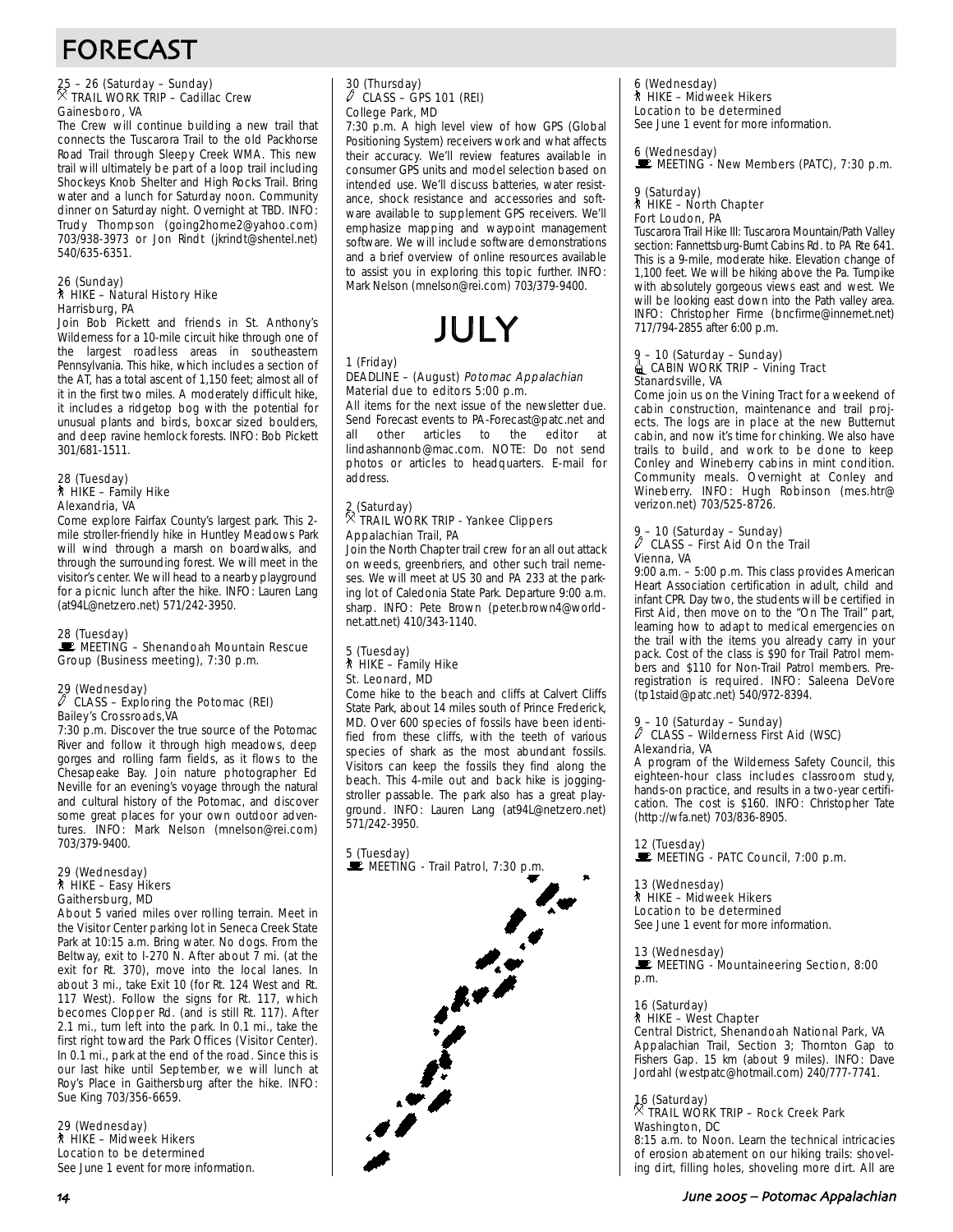# FORECAST

welcome. Meet at the Rock Creek Nature Center located south of the Military Road NW park entrance. INFO: Mark Anderson (dc.trails@ verizon.net) 202/462-7718 or Ranger Ken Ferebee (ken\_ferebee@nps.gov) 202/895-6221.

# 16 (Saturday) . TRAIL WORK TRIP – Stonewall Brigade Woodstock, VA

Join the Stonewall Brigade to keep trails clear in one of PATC's least crowded and scenic districts experience unnecessary, all tools and training provided. Help us put together a new group of interested volunteers who like to be outdoors making trails more enjoyable for others. Our schedule will be the third Saturday of every month. You're welcome to join us every month, a few times a year, or as many times as you can. Work will usually be in the area covered by PATC Map F – Great North Mountain on the VA/WV border. Meet at the Wolf Gap Recreation Area campground parking lot (PATC Map F coordinates E-19) at 9:00 a.m. This trip is subject to prevailing or forecast weather. Please check before going to the meeting site. INFO: Hop Long (theFSLongs@comcast.net) 301/942-6177 or Jim Tomlin (jtomlin@helix.nih.gov).

# 16 – 17 (Saturday – Sunday) a CLASS – Backpacking 202 Vienna, VA

This is a class on planning and leading group trips. The location of the backpacking trip is to be determined. Limited to registered students. Registration deadline is June 15. Pre-trip meetings will be scheduled with the participation of students. Fee (\$20 non-refundable): \$40.00 for PATC Members; \$55.00 for non-members. Limited to 25 students. Must be 18 or older and have completed Backpacking 101 or have equivalent backpacking experience. Pre-registration is required. INFO: John Bridges (TPBackpack@patc.net) 703/726-0188.

# 16 – 17 (Saturday – Sunday) . TRAIL WORK TRIP – Acme Treadway Co. Winchester, VA

Did you miss us, and our trip in May? Well, this is your opportunity to get in on the new trail construction we're doing on the Biby Tract west of Winchester and north of The Pinnacle. We're slabbing our way down to the Tuscarora Trail, creating elegant (and practical) switchbacks, building steps, and cribbing rock where needed. Come and learn the best practices in tread construction as we continue this project. INFO: Don White (trlbldr@comcast.net) 804/795.2914.

# 17 (Sunday) . TRAIL WORK TRIP – West Chapter Frederick, MD

Gambrill State Park; Frederick, MD. Meet 10:00 a.m. at the Nature Center. INFO: Dave Jordahl (westpatc@hotmail.com) 240/777-7741.

# 18 (Monday) a CLASS – Leave No Trace Vienna, VA

7:30 p.m. This combination indoor classroom and outdoor field course is designed to enhance your understanding of Leave No Trace practices and ethics and to develop your confidence in teaching others about Leave No Trace. Through activities, field/classroom experience and both formal and informal discussions, you will be challenged to develop your LNT skills and ethics. This is a fun class where all have a part in demonstrating the choices that can be made to minimize our impact on the land and our resources. It is hoped that graduates of this class will be willing to make LNT presentations to community groups when and if their schedules permit. Cost - \$35.00 for PATC

# SOUTHERD HIGHLADDS JONNSON CITY, TENNESSEE

Members, \$50.00 for non-Members (Join PATC at the time the registration and get the member price). Weekend Field Program - Saturday/Sunday, July 23 & 24 – SNP. Registration forms available online through the Trail Patrol/LNT page of the PATC website at www.patc.net. INFO: Mark Holland<br>(markholland25@hotmail.com) 540/636-3639 (markholland25@hotmail.com) 540/636-3639 (mornings only).

### 20 (Wednesday)

` HIKE – Midweek Hikers Location to be determined See June 1 event for more information.

### 23 (Saturday)<br> *CLASS* a CLASS – First Aid On the Trail Fredericksburg, VA

9:00 a.m. – 5:00 p.m. at Gander Mountain. The morning part of the class is the American Heart Association First Aid Program. In the afternoon, you will learn how to apply basic first aid on the trail. You will learn how to use the things you already carry in your pack to control bleeding, basic splinting, and dealing with medical emergencies. The cost of the class is \$60. Pre-registration is required. INFO: Saleena DeVore (emailert@yahoo.com) 540/972-8394.

# 23 (Saturday) . TRAIL WORK TRIP – South Mountaineers Appalachian Trail, MD

This is the 10th of 19 South Mountaineers work events this year. Join our volunteer crew, enjoy the peace of the woods and go home happy if tired. Tools provided. Bring plenty of water, lunch, gloves<br>and boots. INFO: Nancy Hammond and boots. INFO: Nancy Hammond (mdtrail@yahoo.com) 301/739-0442.

# 23 (Saturday) . TRAIL WORK TRIP - Yankee Clippers Tuscarora Trail, PA

INFO: Pete Brown (peter.brown4@worldnet.att.net) 410/343-1140.

# 23 – 24 (Saturday – Sunday) a CLASS – Leave No Trace

Central District, Shenandoah National Park, VA This is the weekend field portion of the class listed for Monday, July 18. This combination indoor classroom and outdoor field course is designed to enhance your understanding of Leave No Trace practices and ethics and to develop your confidence in teaching others about Leave No Trace. Through activities, field/classroom experience and both formal and informal discussions, you will be challenged to develop your LNT skills and

ethics. This is a fun class where all have a part in demonstrating the choices that can be made to minimize our impact on the land and our resources. It is hoped that graduates of this class will be willing to make LNT presentations to community groups when and if their schedules permit. Cost - \$35.00 for PATC Members, \$50.00 for non-Members (Join PATC at the time the registration and get the member price). Registration forms available on-line through the Trail Patrol/LNT page of the PATC website at www.patc.net. INFO: Mark Holland (markholland25@hotmail.com) 540/636-3639 (mornings only).

# 23 – 24 (Saturday – Sunday) . TRAIL WORK TRIP – Cadillac Crew Gainesboro, VA

The Crew will continue building a new trail that connects the Tuscarora Trail to the old Packhorse Road Trail through Sleepy Creek WMA. Recent changes have added almost another mile to this project. This new trail will ultimately be part of a loop trail including Shockeys Knob Shelter and High Rocks Trail. Bring water and a lunch for Saturday noon. Community dinner on Saturday night. Overnight at TBD. INFO: Trudy Thompson (going2home2@yahoo.com) 703/938-3973 or Jon Rindt (jkrindt@shentel.net) 540/635-6351.

### 24 (Sunday) ` HIKE – Sunday Hikers

### North District, Shenandoah National Park, VA

Starting outside of the park at the bottom, we'll hike into the park via the Thompson Hollow Trail, connecting with the Tuscarora Trail, which we will climb all the way to Skyline Drive, and back down. We'll pass the beautiful Overall Run waterfall on the way. Total elevation gain is approx. 2400 feet. Approx. 9-mile round trip. If time allows, we'll take a dip in the pools at the bottom of the trail on our<br>way back out. INFO: Vince Ferrari way back out. INFO: Vince Ferrari (vincentferrari@gmail.com) 301/249-2210.

26 (Tuesday)<br>■ MEETING - Shenandoah Mountain Rescue Group (Business meeting), 7:30 p.m.

27 (Wednesday)

` HIKE – Midweek Hikers Location to be determined

See June 1 event for more information.

# 30 – 31 (Saturday – Sunday)<br>₩ SPECIAL EVENT – Acme Treadway Company Little Orleans, MD

Hey, People! This is an R&R trip for all members of the Acme Treadway Company. If you've worked on at least one (1) trip with us this year, you're eagerly welcomed on this excursion to Little Orleans Cabin in western Maryland. Hiking in the Greenridge State Forest or along the C&O Canal, canoeing on the Potomac, fishing, or just plain lazing around are activities awaiting you this weekend. INFO: Don White (trlbldr@comcast.net) 804/795.2914. ❏

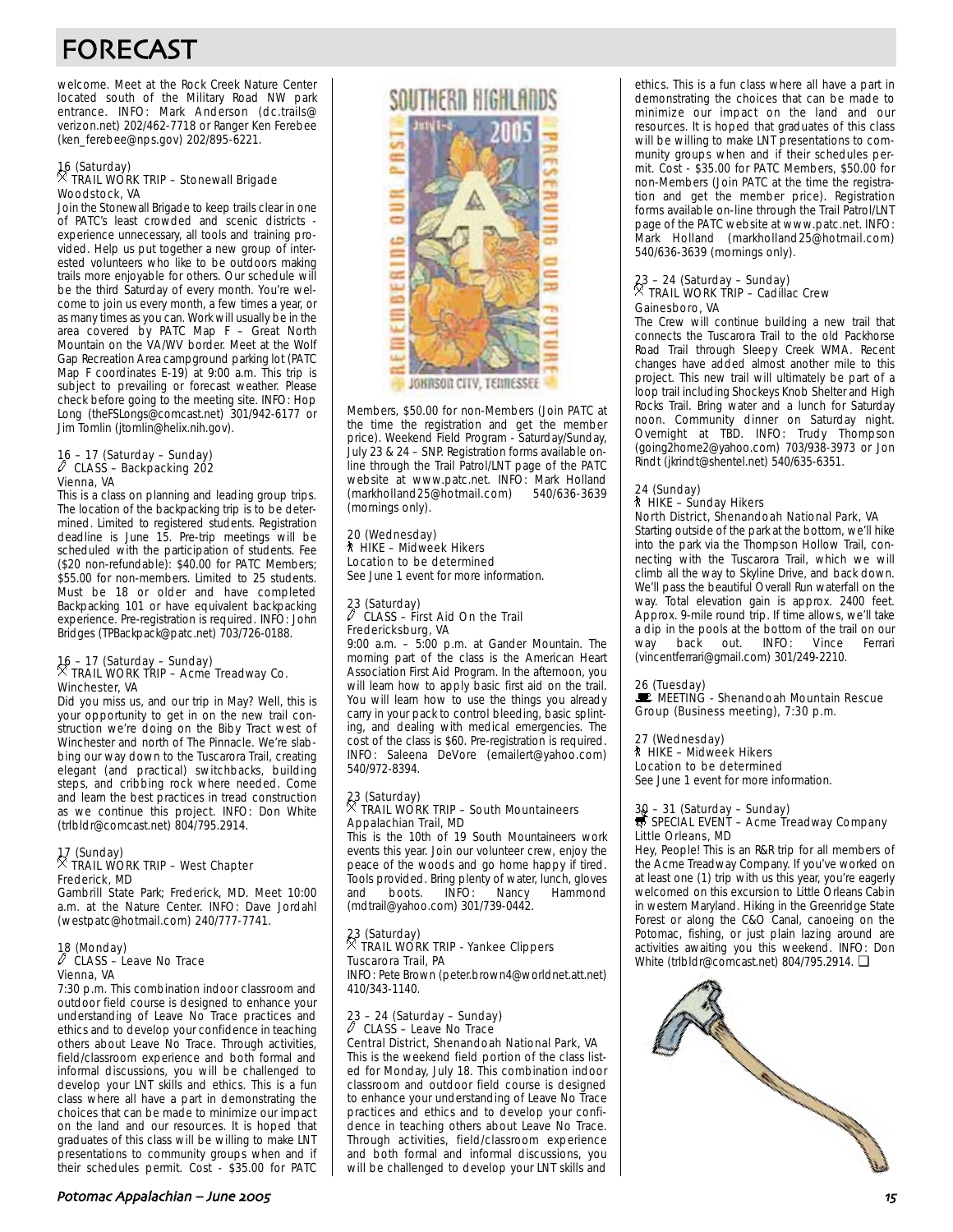# TRAILHEAD

By the end of April most districts report<br>overseers have had the opportunity to check out their trails and hopefully they timed it right to observe the beautiful flowering Redbuds and Dogwoods. By June, these flowers will have disappeared as well as any view of the understory. Striped Maple, Locust, and Spice Bush will replace the openness. Trails will begin to be covered by Stinging Nettles, Garlic Mustard, Stilt Grass, and various briars and vines. Yes, whether by power weeder, sling blade, lopper, or hand clipper, our task as overseers takes on a real meaning.

# **SNP Chainsaw Training**

SNP chainsaw instructors C. T. Campbell, Roger Dovel, and Don Harvey conducted chainsaw certification training at SNP Headquarters on the weekend of April 23/24. The training utilized a revised curriculum based on the ATC, Park Service, and Forest Service agreement for volunteer sawyers on the AT and other trails maintained in national parks and national forests. Safety, use of personal protective equipment (PPE), and proper sawing techniques were the focus of the training. In addition to "bucking" blowdowns, the training included "felling" under the revised curriculum. Ask John Shoemaker about using a second notch and backcut to fell a snag to retrieve wedges stuck in the first backcut!

The new agreement requires sawyers to be trained in CPR and First Aid before being fully certified. Heidi Forrest, PATC Trails Coordinator, arranged for CPR and First Aid training to be conducted following the chainsaw exercise each day. Trainees Chris Brunton and Aksel "big boy" Falk sacrificed their bodies so instructor Trisha FitzGerald could demonstrate First Aid techniques. Demonstrating abdominal thrusts for choking on "big boy" was something to witness. Even though the training day was extended, the ability to accomplish all required training over the course of a single weekend has definite advantages.

# **Aug. 15-19 Crew Week Openings**

There is still space on the August 15-19 SNP South District summer crew. Contact Heidi Forrest at PATC Headquarters for more details. The summer crew weeks are a great way to spend a vacation for those interested in a physical challenge in a truly outdoor environment.



Mark Holland makes aquintance with "buddy" before demonstrating proper CPR techniques

# **Massanutten Cooperation**

PATC, working in conjunction with the Virginia Happy Trails Running Club (VHTRC) during their annual work trip cleared about 25 miles of trails in the Massanutten North district.

# **South Siders Help Clear AT**

The SNP South Side Trail overseers have been out in force this spring and the trails are in fine shape. A few blowdowns had to be cleared but not as many as usual. Therefore, the South Siders formed a chainsaw crew to help out Dennis DeSilvey with some of his blowdowns on the AT. Rhett Orndorff was the chief sawyer with John Ruppe and Pete Gatje as swampers. They cleared blowdowns on the AT between the Riprap Parking and a halfmile south of Wildcat Ridge Parking. As a result the very popular Riprap, Wildcat Ridge, and AT circuit hike should be blowdown free.

# **Great North Mountain Venture**

On Sunday April 10, on Great North Mountain, a scouting trip consisting of PATC volunteers Catherine Kelleher and Jim Tomlin ventured off-trail to bushwhack to the ridgeline of Long Mountain to examine potential routes for a new trail that is in the planning stage. With GPSs in hand, the explorers crashed through uncharted territory uphill from the existing Long Mountain Trail. The summit was reached with no difficulty; the slope, forest, and rocks were quite accommodating for a new trail. It was exciting to view Trout Run Valley from a novel viewpoint. Reveling in the thought that they were the first humans in years to stand upon the remote ridgetop rocky cliffs, Tomlin was crestfallen to look down at his feet to see a lonely sunglasses case lying on the rocks, as pristine as if it had been dropped just a few moments earlier. "Oh, those are mine, I just dropped them," Catherine casually mentioned, and scooped them up. The celebratory mood resumed. A future trip is planned to bushwhack to the identical spot on the ridgeline from the Halfmoon Trail trailhead to complete the planned loop.

The angry windstorms of the week of April 17 brought down three times as many blowdowns on visited trails on Great North Mountain than the entire preceding winter had bestowed. Work is in progress to rectify this situation.

The Great North Mountain trail crew, the Stonewall Brigade, is happily accepting volunteers for day trips on the third Saturday of each month, beginning May 21. No experience is required. The area is gorgeous, and is in great need of volunteer help. Please contact Hop Long (theFSLongs@comcast.net) or Jim Tomlin (jtomlin@helix.nih.gov) for more information.

# **Naughty Nature**

The Blue and White Crew was rained out in April, the first rain cancellation in over 10 years. Following the second weather disruption (plans were adjusted, in March, to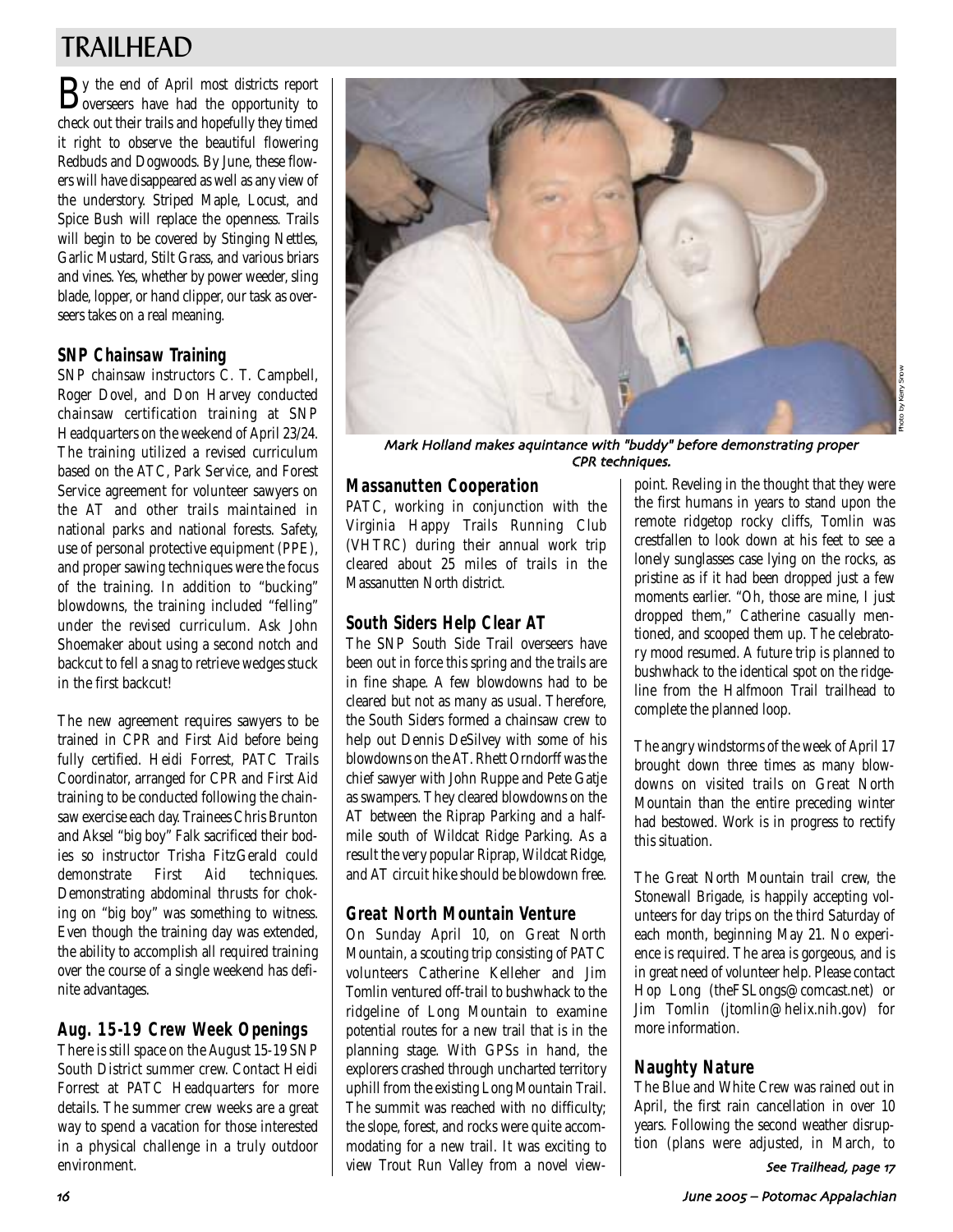### Trailhead, from page 16

accommodate deep snow on the AT) the Crew has officially designated Mother Nature as "naughty," a mark that will go on her permanent record card. In anticipation of an early June deluge, the crew has pre-cancelled its annual Overseer Workshop. A "normal" Blue and White Crew weekend is scheduled for the first weekend of June, despite the predicted cloudbursts and tornados. The Overseer Workshop will return in 2006 (after the new Mother Nature has been inaugurated). The crew calendar is available at www.blueandwhitecrew.org. The crew works on the AT and side trails in the Central District of SNP. All club members (and especially new trail overseers) are welcome to join the crew for a weekend in the Park.

## **Good Nature**

The North District Hoodlums couldn't have had a better weekend when they took to the Tuscarora/Overall Run Trail for their April 16 work trip. The crew was led by District Managers Dick Dugan and Peter Harris and included overseers Kevin Kraditor and Sherri Fickel as well as crew members Tom Ryan, George Ivey, Wayne Limberg, Kari Falkenborg, John McCrea and Catherine Pipan. The project included rehabbing a section of braided and washed out tread as well as installing checkdams on the steep section heading down below the falls. Adding to the work trip were great temperatures and views in all direc-



**Sawyers assess the situation before bucking blowdowns during a training session in SNP.**

tions. The crew was joined by new mascot Keegan (a lost husky) for most of the day and fortunately with the help of Catherine's cell phone and the park rangers, the owners were contacted and were reunited with Keegan. A feast of chili, quesadillas, salad and cornbread awaited the crew at Indian Run Hut. A hike to Compton Peak to catch a beautiful evening sunset punctuated the day.



Dick Dugan and Tom Ryan removing a blowdown with a crosscut saw from the AT on Pass Mountain during the Hoodlums March "Irish" worktrip

### **Weeding Tip for Sidehill Slippage**

If you have sidehill on your trail section and the tread is coming dangerously close to going "over the edge" and it's in a location that requires weeding, you should consider only weeding the uphill side of the treadway. That will encourage hikers to stay away from the weedy, downhill edge. This has a few real benefits: healthy, growing weeds on the downhill edge will continue to spread their root systems thus reinforcing the soil on the edge of the treadway; over time – sometimes within one season – the tread will shift "uphill" by as much as 12''-18'' thus preventing the tread from falling away; and a timeconsuming work trip with a large crew to rebuild that section of trail can be avoided.

*—Peter Harris, DM, SNP North Side Trails*

### **Blackburn Road Work**

Bill Parlett, caretaker for Blackburn Trail Center, hosted 30 plus boy scouts from two or three different scout troops for a "Blackburn Scout Weekend." They spent all of Saturday digging out culverts and raking leaves along the access road. Bill comments that it was a very hard working group of Scouts and he would like to arrange a similar weekend next year.

Please send any interesting tale, technical advice, individual or group accomplishments, and trail maintenance questions to Trailhead, c/o Jon Rindt, 621 Skyline Forest Drive, Front Royal, VA 22630 or to jkrindt@shentel.net. ❏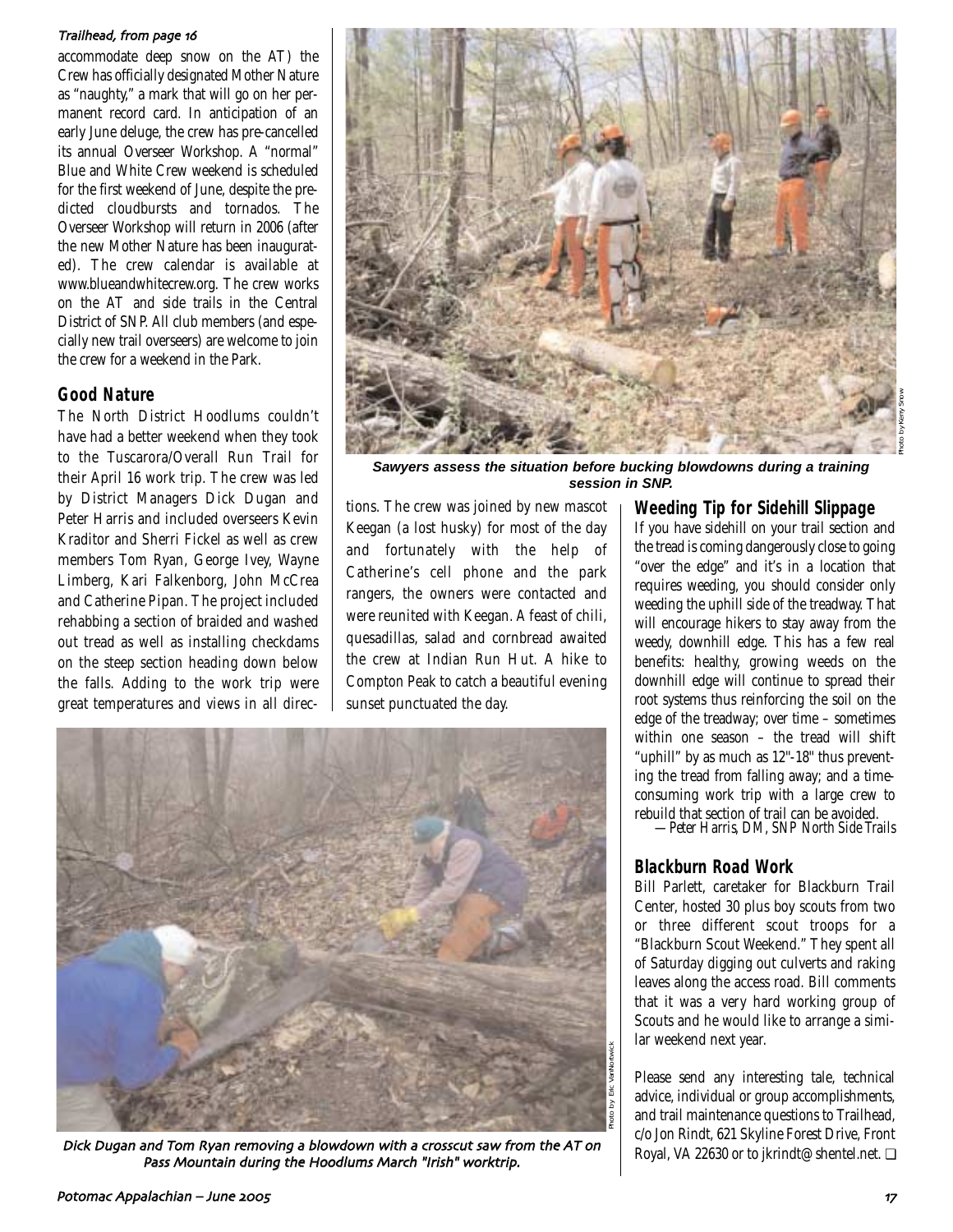# Old Homestead Near Hannah Run Trail, A Little Used Trail

My wife accuses me of being a serial joiner ... It started back in 1987 with the creation of the Friends of the Rappahannock ... after a few years there, it was on to the Float Fishermen of Virginia ... then the Coastal Canoeists ... the Battlefields Sierra Club ... etc.

I agree with her, but I think it is a good thing. Enjoying, and benefiting, different groups from year-to-year keeps one fresh in mind, body and spirit.

Last year, after many years of enjoying the Shenandoah National Park, I joined the Potomac Appalachian Trail Club. I must confess that the move to join this long-lived club was a mix of many motives:

- a.) giving back to a park that brought me great joy, from my first cub scout climb of Old Rag about 40 years ago through and including our annual couples' climb to Skyland Resort each November;
- b.) taking off a day each month to actually get out of the office and oversee a trail in the woods (part exercise/part mental health day); and
- c.) the ability to access the cabins a week before everyone else, certainly ranked up there too.

I write this report to help give something back to the park and to hopefully encourage other new members to step up to the plate and volunteer for one of the overseer positions found on the last page of this publication. As a new member I hope to share my very positive experience as a new volunteer overseer with others, so that you too may become more involved.

Last November, as the clouds of winter closed in, I decided to volunteer. I had been a member for about 2 months. After studying the last page of *The Potomac Appalachian* I was able to discern that "SNP Central" was the closest piece of the club to my office, in Fredericksburg. I e-mailed Dan Dueweke, and after a couple of e-mail exchanges we were set to hike my designated trail, Hannah Run Trail.

On a cold day in February, Dan and Mel Ellis, met me at the Old Rag parking lot and we headed up the trail for about two miles until we hit the trail head of Hannah Run.

Dan and Mel were gracious hosts, and we made our way up the trail with what I then



Mel Ellis and Anne Eggers take a break after cutting a blowdown on Hannah Run Trail

thought was a lumber-jack saw, under Dan's arm. They showed me the task at hand ... cutting trees that had dropped over the trail (blowdowns). We used axes, wedges and the big saw. It was a good learning experience.

By the end of April I had touched base with my co-overseer Anne Eggers and we were set to make our first trip together up Hannah Run "on our own."

Anne had a three hour drive from Maryland and I had a two hour drive. We agreed to meet on the mountain, since we weren't sure of possible traffic delays. Upon arriving at the Old Rag Mountain parking lot, I accessed the tool cache with my club-issued key, and took a large saw and weed-whacker. Mel Ellis, who lives nearby, joined me and up the mountain we climbed.

Soon Anne joined us and we worked on the trail cutting about five trees that had dropped across the path and clipping back limbs of nearby trees that reached towards invisible hikers. As we hiked and cut and clipped we traded stories about trail management; but more importantly about spouses, kids, work and even a little politics.

The 10:00 a.m. to 4:00 p.m. day was good for all of us ... and the trail. We were able to leave the phones, and clients and patients behind; as well as the traffic and noise and stress of our "normal" lives. And, the two-mile trail looked darned good, too.

Our next planned expedition to Hannah Run Trail will be in a few weeks. According to Anne, who has worked this trail since the late 1990's, we will focus on the new-grown weeds that will be crowding the trail.

Looking back it only took a few e-mails and a day or two to join those who take care of the trails which we all use and love.

Flip to the last page of this publication ... find the closest piece of the club nearest to you ... and send an e-mail  $\Box$ 

*—Thom Savage*

*Thom Savage, his wife and two children (Hannah and Nick) live in Goldvein, Va. Savage, who was awarded the Float Fishermen of Virginia's River Conservationist of the Year Award in 2004, is an attorney in Fredericksburg, Va.*

## POTOMAC APPALACHIAN

(UPS-440-280) ©2005, Potomac Appalachian Trail Club, Inc. Published monthly by the Potomac Appalachian Trail Club, 118 Park Street, S.E., Vienna, VA 22180. Periodical class postage paid at Vienna, VA. Postmaster: send address changes to: Potomac Appalachian Trail Club, 118 Park Street, S.E., Vienna, VA 22180 Subscription: (Free with PATC membership) \$6.00 annually; \$.70 single copies.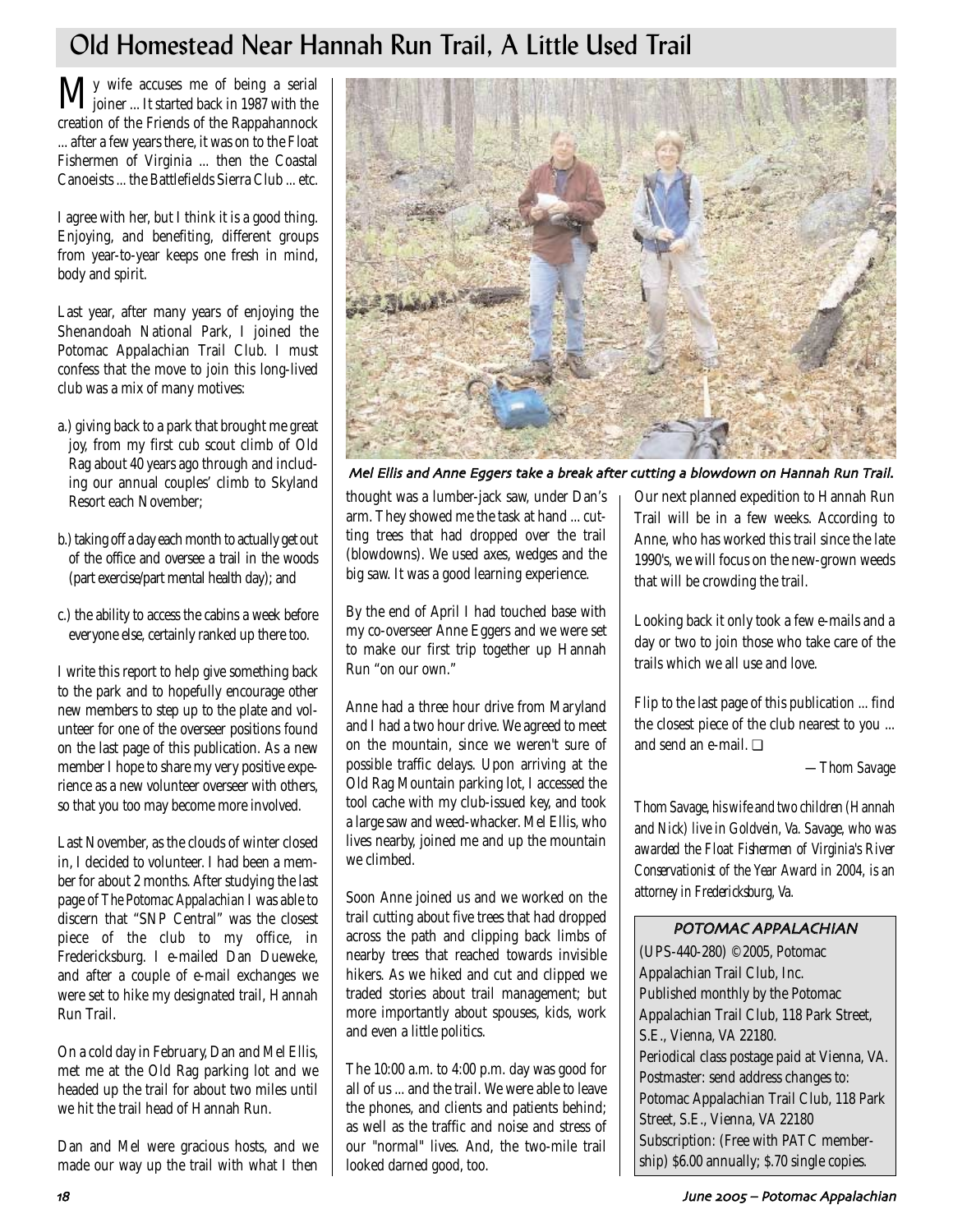# VOLUNTEER OPPORTUNITIES

# Needed – IT Planning Subcommittee Chair

PATC just purchased new computers and now wants to attack the many hardware and software questions bringing PATC into the 21st century. I want someone to lead – making a commitment of 8 hours per week – a group to plan and execute PATC's future in Information Technology. If someone wants to lead this IT Planning Subcommittee give me a call. Bruce Glendening, Vice President Operations. 703/532-9093 or e-mail bglendening@yahoo.com

# Help the Club at the ATC Conference July 1-8 Are you coming to the ATC Conference at East Tennessee State University, Johnson City, Tenn., for the Biennial Conference? Would you be willing to volunteer some time at the PATC booth? Pat Fankhauser will be there promoting PATC and would like some help for an hour or more on July 2 or 3. Give Pat a call (pfankhauser@patc.net) 703/242-0693 x17 to let her know when you will be at the Conference and find out how you can assist the club.

# TRAIL OVERSEER DISCOUNTS

PATC OVERSEERS GET DIS-COUNTS from the following merchants who support our volunteer programs: Blue Ridge Mountain Sports (Charlottesville, Tidewater) – 20%, Hudson Trail Outfitters (Metro D.C.) – 15%, The Trail House (Frederick, Md.) – 15%, Casual Adventures (Arlington, Va.) – 10%, Campmor (mail order via PATC HQ) – 10%, Weasel Creek Outfitters in Front Royal – 10%, The Outfitter at Harpers Ferry – 15%, and the sole source (Harrisonburg) – 10%. Check the back page of the PA for the latest trail, cabin, and shelter overseer opportunities. All PATC members receive a 10% discount from Blue Ridge Mountain Sports. Be sure to have your membership ID or overseer ID ready when you shop.

# PATC EXCURSION TO WIND RIVER

PATC members are invited to join a 7-day Llama Trek starting July 31 going into the Wind River Mountains west of Lander, WY. To learn more about this outfitter, go to www.LanderLlama.com. This Excursion is designed for members who have moderate walking ability (8 miles per day at altitudes of 10,000 feet). Tents, sleeping bags, and sleeping pads are provided so all you need to carry is your day pack. All meals are furnished, prepared, and served by outstanding staff. The outfitter fee of \$1,400 is all-inclusive for the Trek itself. For other details, contact Dave Appel (dwappel@juno.com) or by phone at the Bears Den Trail Center, 540/554-8708.

# FOR SALE

BICYCLE TRAILER, Burley D'Lite, in good condition. \$175 OBO. Located in Rockville, Md. Contact Al Taylor (alt@ieee.org).



Notices are published free of charge for PATC members only. PATC cannot vouch for any of the advertised items. No commercial advertisement or personal notices unrelated to hiking will be accepted. Deadline for inclusion is the first day of the month preceding issuance of the newsletter. Notices will be run for three months, at the discretion of the editor, unless we are otherwise advised. ❏

# HIKING PARTNERSHIPS

FLORIDA ESCAPE? For winter hiking without mountains, snow, ice, or freezing rain, take off a week or two in February/March 2006 to join a PATC life member and AT 2000 miler, George Meek (Poet), on a section of the Florida Trail, beginning a couple of hours' drive south of Orlando. For information on the FT check out www.floridatrail.org. Contact: (george@meekconsulting.com) 703/875-3021.

I live in Gaithersburg, Md., and am looking for hiking and camping buddies within 120 miles of the DC area. I am 29 and willing to hike/camp anywhere. I also have a dual propane stove that I am giving away. Any takers? Contact Jeffrey Scott (knight\_1\_nu@yahoo.com) 301/466-3373.

# LOST AND FOUND

GOLD COLORED BULOVA MEN'S WATCH, analogue, with a dark leather band at Meadows cabin on approximately 3/20/05. It was most likely lost outside on the property near the cabin. Contact: Randy Wilcox (rrwilcox1@juno.com) 703/532-5767